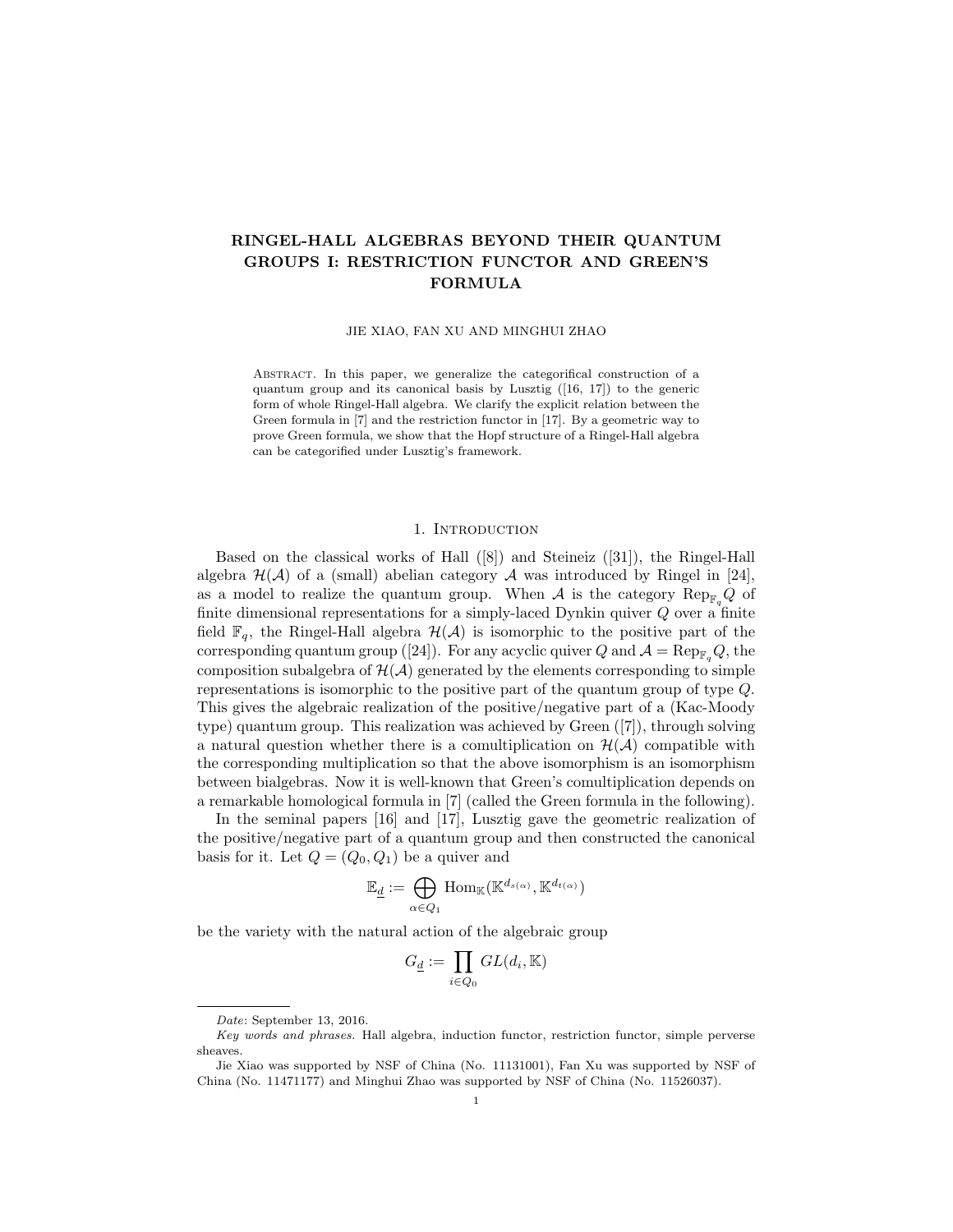for a given dimension vector  $\underline{d} \in \mathbb{N}Q_0$ . Lusztig ([17]) defined the flag  $\mathcal{F}_{i,a}$  and the subvariety

$$
\widetilde{\mathbb{E}}_{\mathbf{i},\mathbf{a}}\subseteq \mathbb{E}_{\underline{d}}\times \mathcal{F}_{\mathbf{i},\mathbf{a}}.
$$

Fix any type  $(i, a)$ , consider the canonical proper morphism  $\pi_{i,a} : \mathbb{E}_{i,a} \to \mathbb{E}_d$ . By the decomposition theorem of Beilinson, Bernstein and Deligne ([1]), the complex  $\pi_{i,a}$ ! is semisimple, where 1 is the constant perverse sheaf on  $\mathbb{E}_{i,a}$ . Let  $\mathcal{Q}_d$  be the category of complexes isomorphic to sums of shifts of simple perverse sheaves appearing in  $\pi_{i,a}$ !,  $\mathcal{K}_{\underline{d}}$  the Grothendieck group of  $\mathcal{Q}_{\underline{d}}$  and  $\mathcal{K} = \bigoplus_{\underline{d}} \mathcal{K}_{\underline{d}}$ . Lusztig  $([17])$  already endowed K with the multiplication and comultiplication structures by introducing his induction and restriction functors. He proved that the comultiplication is compatible with the multiplication in  $K$  and  $K$  is isomorphic to the positive part of the corresponding quantum group as bialgebras up to a twist.

By this isomorphism, the isomorphism classes of simple perverse sheaves in  $\mathcal{Q}_d$ provide a basis of the corresponding quantum group, which is called the canonical basis. The canonical basis theory of quantum algebras is crucially important in Lie theory. This basis has many remarkable properties such as such as integrality and positivity of structure constants, compatibility with all highest weight integrable representations, etc. Lusztigs approach essentially motivates the categorification of quantum groups (for example, see [12],[28] and [32]) or quantum cluster algebras (see [9],[21],[13], etc.), i.e., a quantum group/quantum cluster algebra can be viewed as the Grothendieck ring of a monoidal category and some simple objects provides a basis (see also [33]).

For a long time we have been asked what the explicit relation exists between the Green's comultiplication and Lusztig's restriction functor. As one of the main result in the present paper, the following Theorem 4.8 and the definition of the comultiplication operator  $\Delta$  provide us this strong and clear link. Thanks to an embedding property as in [14] and [27], we can lift the Green formula from finite fields to the level of sheaves. This is finally suitable to apply the Lusztig's restriction functor to the larger categories of the so-called Weil complexes, whose Grothendieck groups realize the weight spaces of a generic Ringel-Hall algebra.

The second aim of this paper is to give the categorification of Ringel-Hall algebras via Lusztig's geometric method. In Section 2, we recall the theory of Ringel-Hall algebras, focusing on the Hopf structure of Ringel-Hall algebras. In Section 3, we recall Lusztig's construction of Hall algebras via functions invariant under the Frobenius map. Then we obtain an algebra  $\mathcal{CF}^F(Q)$ . The comultiplication over  $\mathcal{CF}^F(Q)$  is just a twist of Green's comultiplication. However, the proof of the compatibility of Lusztig's comultiplication and multiplication for the whole Ringel-Hall algebra essentially depends on the proof of the Green formula. In the end of this section, we show that the twist of  $\mathcal{CF}^F(Q)$  is isomorphic to  $\mathcal{H}^{tw}(\mathcal{A})$  as a Hopf algebra. Hence, Lusztig's comultiplication can be applied to Ringel-Hall algebras. In Section 4, we extend the geometric realization of a quantum group to the whole Ringel-Hall algebra under Lusztig's framework. We obtain the generic Ringel-Hall algebra as the direct sum of Grothendieck groups of the derived categories of a class of Weil complexes. The simple perverse sheaves provide the caonical basis. We show that the compatibility of the induction and restriction functor holds for these perverse sheaves. Therefore the generic Ringel-Hall algebra has a structure of Hopf algebra. In Section 5, we construct the Drinfeld double of the generic Ringel-Hall algebra.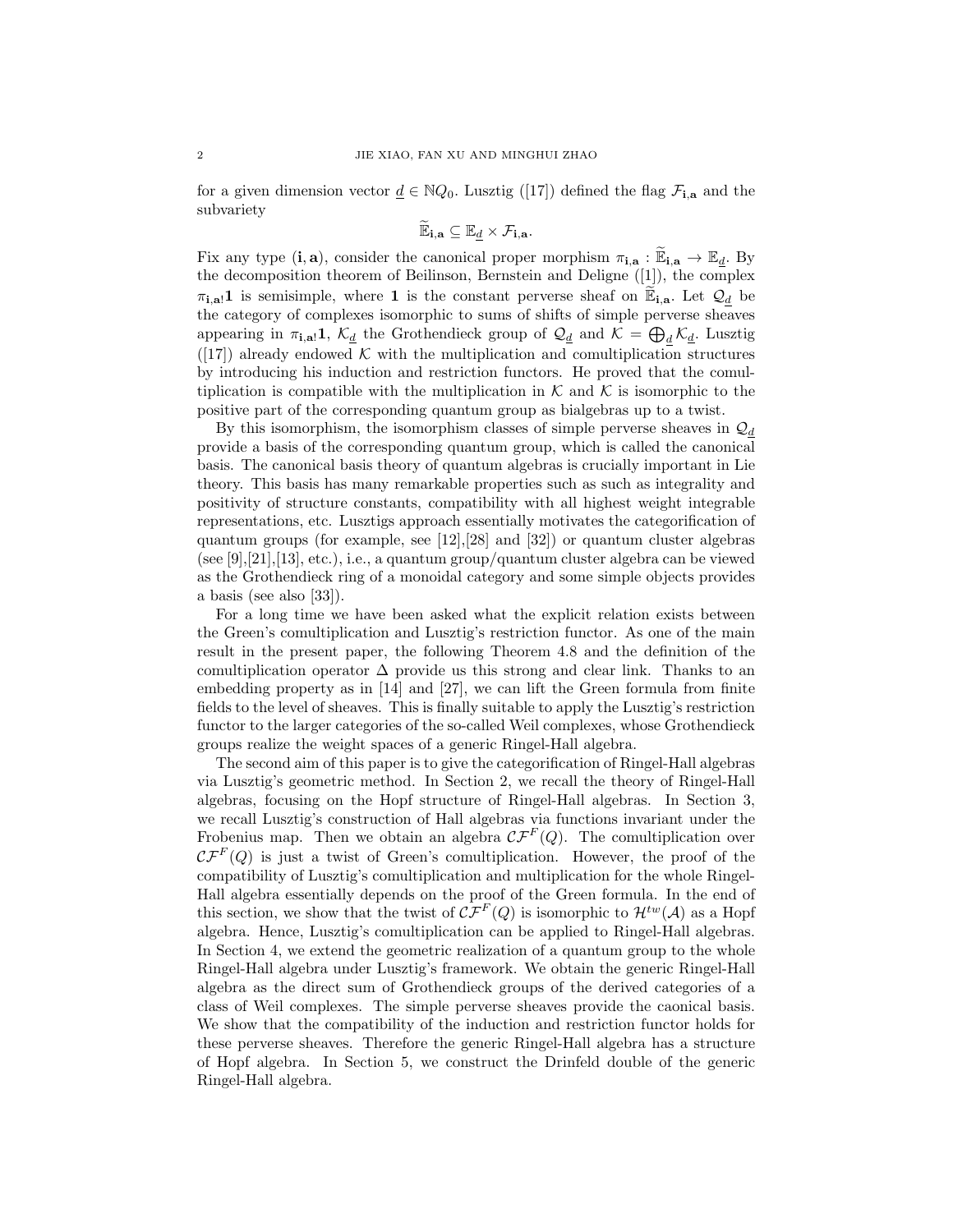Acknowledgments. The authors are very grateful to Hiraku Nakajima for telling us that Lusztig's restriction is a hyperbolic localization and Reference [3]. The second named author thanks Sheng-Hao Sun for explaining the contents in Reference [14] and many helpful comments.

### 2. A revisit of Ringel-Hall algebras as Hopf algebras

We recall the definition of the Ringel-Hall algebra  $\mathcal{H}(\mathcal{A})$  for the hereditary abelian category  $\mathcal{A} = \text{mod } kQ = \text{Rep}_k Q$ , where  $k = \mathbb{F}_q$  is a finite field with  $q = p^e$ elements for some prime number  $p$  and  $Q$  is a finite quiver without oriented cycles.

For  $M \in \mathcal{A}$ , we denote by  $\underline{\dim}M$  the dimension vector in  $\mathbb{N}Q_0$  and define the Euler-Ringel form on  $NQ_0$  as follows:

$$
\langle M, N \rangle = \dim_k \operatorname{Hom}_{\mathcal{A}}(M, N) - \dim_k \operatorname{Ext}^1_{\mathcal{A}}(M, N).
$$

For  $M, N$  and  $L \in \text{mod } kQ$ , we denote by  $\mathcal{F}_{MN}^L$  the set  $\{X \subset L \mid X \in \text{mod } kQ, X \cong \emptyset\}$  $N, L/X \cong M$  and  $\text{Ext}^1_{\mathcal{A}}(M, N)_L$  the subset of  $\text{Ext}^1_{\mathcal{A}}(M, N)$  with the middle term isomorphic to L. Write  $F_{MN}^L = |\mathcal{F}_{MN}^L|$  and  $h_L^{MN} = \frac{|\text{Ext}_{\mathcal{A}}^1(M,N)_L|}{|\text{Hom}_{\mathcal{A}}(M,N)|}$ . For  $X \in \mathcal{A}$ , set  $a_X = |Aut_A X|.$ 

The ordinary Ringel-Hall algebra  $\mathcal{H}(\mathcal{A})$  is a C-space with isomorphism classes  $[X]$  of all  $kQ$ -modules X as a basis and the multiplication is defined by

$$
[M] * [N] = \sum_{[L]} F^{L}_{MN}[L]
$$

for M, N and  $L \in \text{mod } kQ$ . We can endow  $\mathcal{H} = \mathcal{H}(\mathcal{A})$  a comultiplication  $\delta : \mathcal{H} \to$  $\mathcal{H} \otimes_{\mathbb{C}} \mathcal{H}$  by setting

$$
\delta([L])=\sum_{[M],[N]}h_L^{MN}[M]\otimes [N].
$$

The comultiplication is compatible with the multiplication via Green's theorem.

**Theorem 2.1.** [7] The map  $\delta$  is an algebra homomorphism with respect to the twisted multiplication on  $\mathcal{H} \otimes \mathcal{H}$  as follows:

$$
([M_1] \otimes [N_1]) \circ ([M_2] \otimes [N_2]) = q^{\langle M_1, N_2 \rangle} ([M_1] * [M_2]) \otimes ([N_1] * [N_2]).
$$

The theorem is equivalent to the following Green formula holds:

$$
a_{M_1} a_{M_2} a_{N_1} a_{N_2} \sum_{[L]} F_{M_1 N_1}^L F_{M_2 N_2}^L a_L^{-1}
$$
  
= 
$$
\sum_{[X],[Y_1],[Y_2],[Z]} \frac{|\text{Ext}^1_{\mathcal{A}}(X,Z)|}{|\text{Hom}_{\mathcal{A}}(X,Z)|} F_{XY_1}^{M_1} F_{XY_2}^{M_2} F_{Y_2 Z}^{N_1} F_{Y_1 Z}^{N_2} a_X a_{Y_1} a_{Y_2} a_Z.
$$

Define a symmetric bilinear form on H by setting  $([M], [N]) = \frac{\delta_{M,N}}{a_M}$ . We call the form Green's Hopf pairing. It is clear that the Green Hopf pairing is a non degenerated bilinear form over  $H$ . The following proposition shows that the comultiplication is dual to the multiplication, i.e., the comultiplication can be viewed as the multiplication over  $\mathcal{H}^* = \text{Hom}_{\mathbb{C}}(\mathcal{H}, \mathbb{C}).$ 

Proposition 2.2. The comultiplication is left adjoint to the multiplication with respect to Green's Hopf pairing, i.e., for  $a, b, c \in \mathcal{H}$ ,  $(a, bc) = (\delta(a), b \otimes c)$ .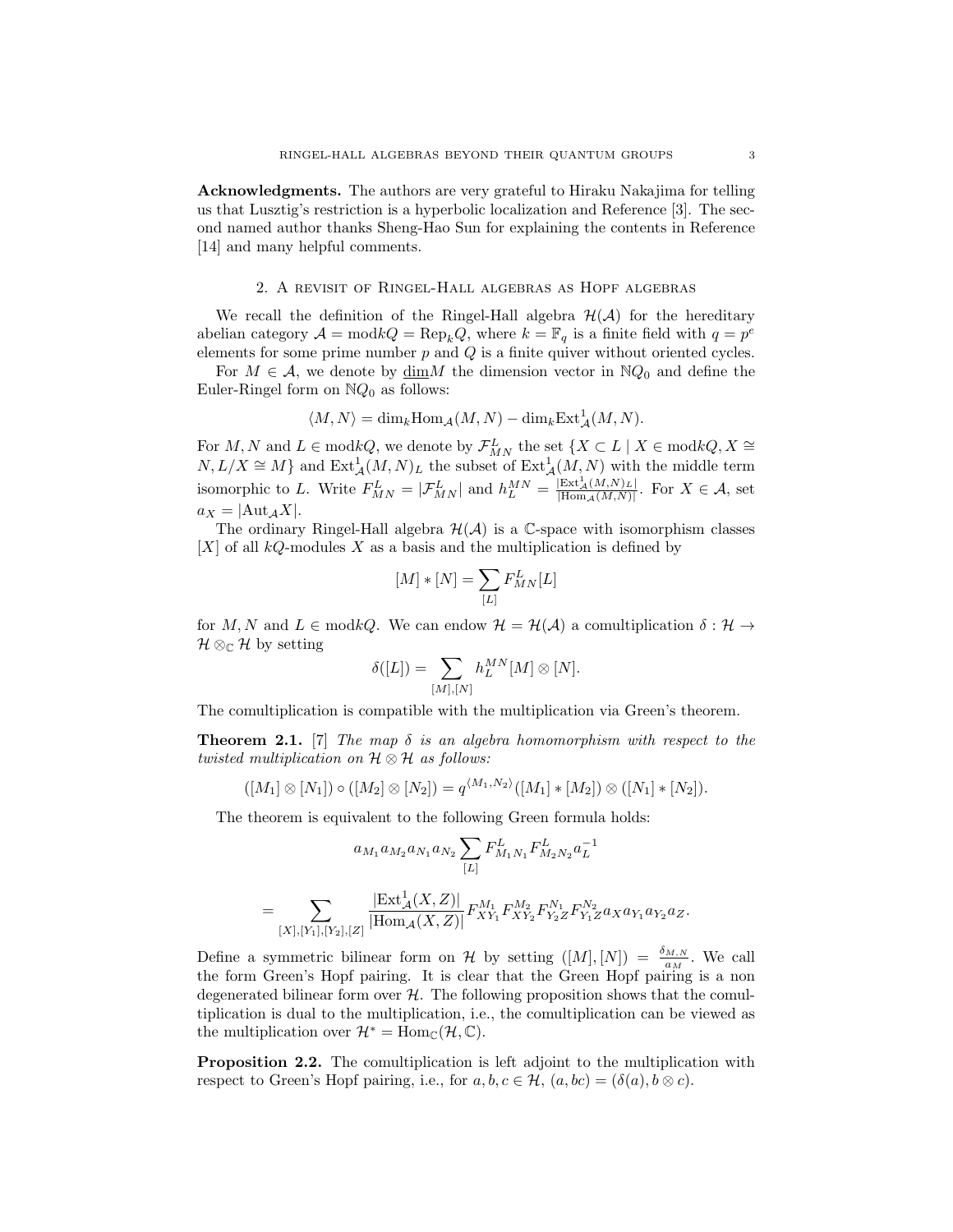The proposition is equivalent to the Riedtmann-Peng formula

$$
F_{MN}^L a_M a_N = h_L^{MN} a_L
$$

holds.

It is easy to generalize the multiplication and comultiplication to the  $r$ -fold versions for  $r \geq 2$ . For  $M_1, \dots, M_r, M \in \mathcal{A}$ , set  $\mathcal{F}_{M_1, \dots, M_r}^M$  to be the set

$$
\{0 = X_0 \subseteq X_1 \subseteq \cdots \subseteq X_r = M \mid X_i \in \mathcal{A}, X_{i+1}/X_i \cong M_{r-i}, i = 0, 1, \cdots, r-1\}
$$

and  $F_{M_1\cdots M_r}^M = |\mathcal{F}_{M_1,\cdots,M_r}^M|$ . Then

$$
[M_1] * [M_2] * \cdots * [M_r] = \sum_{[M]} F_{M_1 \cdots M_r}^M [M].
$$

The r-fold comultiplication  $\delta^r$  can be defined inductively. For  $r = 1$ ,  $\delta^1 = \delta$  and  $\delta^{r+1} = (1 \otimes \cdots \otimes 1 \otimes \delta) \circ \delta^r$  for  $r \geq 1$ . Set

$$
\delta^{r-1}([M]) = \sum_{[M_1],\cdots,[M_r]} h_M^{M_1\cdots M_r}[M_1] \otimes \cdots \otimes [M_r]
$$

for  $r \geq 2$ . It is clear that the Riedtmann-Peng formula can be reformulated as

$$
h_M^{M_1 M_2 \cdots M_r} = F_{M_1 \cdots M_r}^M a_{M_1} \cdots a_{M_r} a_M^{-1}
$$

for  $r \geq 2$ .

Let  $\sigma : \mathcal{H} \to \mathcal{H}$  be a map such that

$$
\sigma([M]) = \delta_{M,0} + \sum_{r \ge 1} (-1)^r \cdot \sum_{[N],[M_1],\cdots,[M_r] \ne 0} h_M^{M_1 \cdots M_r} F_{M_1 \cdots M_r}^N[N].
$$

for  $M \in \mathcal{A}$ . We call  $\sigma$  the antipode of  $\mathcal{H}$ .

One can also define the twisted version of the multiplication over  $\mathcal{H}(\mathcal{A})$  by setting

$$
[M] \cdot [N] = v^{\langle M, N \rangle} [M] * [N],
$$

where  $v = \sqrt{q}$ . Similarly, the comultiplication, the antipode and Green's Hopf pairing can be twisted (see [34] for more details). We denote by  $\mathcal{H}^{tw}(\mathcal{A})$  the twisted version of  $\mathcal{H}(\mathcal{A})$ .

**Theorem 2.3.** [24, 7, 34] The algebra  $\mathcal{H}^{tw}(\mathcal{A})$  is a Hopf algebra with the above twisted multiplication, comultiplication and antipode. Let  $\mathfrak{g}_Q$  be the Kac-Moody algebra associated to the quiver Q and  $U_v^+(\mathfrak{g}_Q)$  be the positive part of the quantum group  $U_{\nu}(\mathfrak{g}_Q)$  specialized at  $\nu = v$  with  $v = q^{\frac{1}{2}}$ . Let  $\mathcal{C}^{tw}(\mathcal{A})$  be the subalgebra of the twisted Ringel-Hall algebra  $\mathcal{H}^{tw}(\mathcal{A})$  generated by isomorphism classes of simple kQ-modules. Denoted by  $\mathcal{C}^{tw}_{\mathbb{Z}[v,v^{-1}]}(\mathcal{A})$  the integral form of  $\mathcal{C}^{tw}(\mathcal{A})$ . Then there is an isomorphism of Hopf algebras

$$
\Psi:U_v^+(\mathfrak{g}_Q)\rightarrow \mathcal{C}^{tw}_{\mathbb{Z}[v,v^{-1}]}(\mathcal{A})\bigotimes_{\mathbb{Z}[v,v^{-1}]}\mathbb{Q}(v)
$$

sending  $E_i$  to  $[S_i]$  for  $i \in Q_0$ .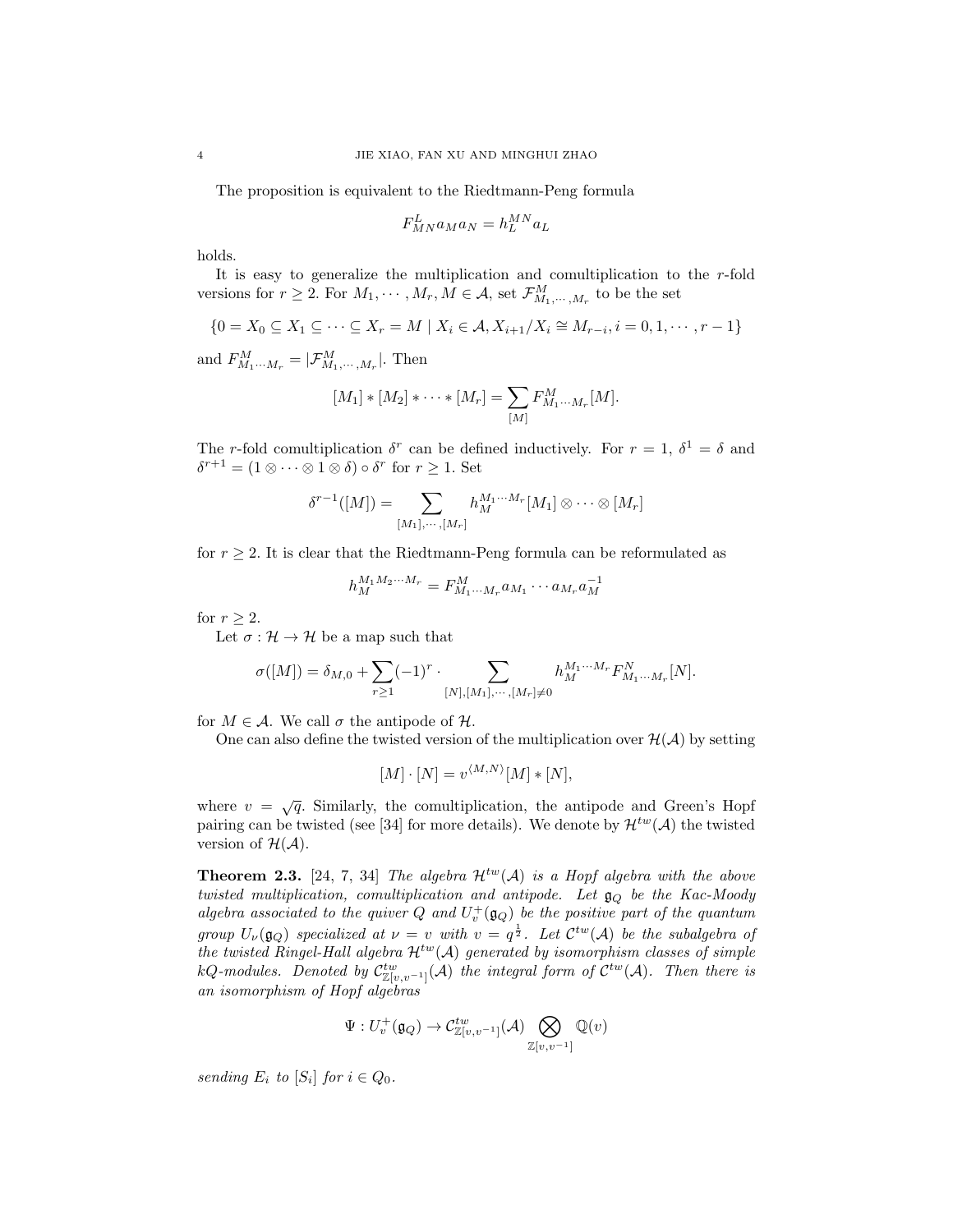#### 3. Lusztig's construction of Hall algebras via functions

In this section, we recall Lusztig's construction of Hall algebras via functions in [19] and compare it with Ringel-Hall algebras. Let  $k = \mathbb{F}_q$  as above and  $\mathbb{K} = \overline{\mathbb{F}}_q$ . Given a dimension vector  $\underline{d} = (d_i)_{i \in Q_0}$ , define the variety

$$
\mathbb{E}_{\underline{d}} := \mathbb{E}_{\underline{d}}(Q) = \bigoplus_{\alpha \in Q_1} \mathrm{Hom}_{\mathbb{K}}(\mathbb{K}^{d_{s(\alpha)}}, \mathbb{K}^{d_{t(\alpha)}}).
$$

Any element  $x = (x_{\alpha})_{\alpha \in Q_1}$  in  $\mathbb{E}_{\underline{d}}(Q)$  defines a representation  $M(x) = (\mathbb{K}^{\underline{d}}, x)$  of  $Q$ with  $\mathbb{K}^{\underline{d}} = \bigoplus_{i \in Q_0} \mathbb{K}^{d_i}$ . The algebraic group

$$
G_{\underline{d}}:=G_{\underline{d}}(Q)=\prod_{i\in Q_0}GL(d_i,\mathbb K)
$$

acts on  $\mathbb{E}_{\underline{d}}$  by  $(x_{\alpha})_{\alpha \in Q_1}^g = (g_{t(\alpha)} x_{\alpha} g_{s(\alpha)}^{-1})_{\alpha \in Q_1}$  for  $g = (g_i)_{i \in Q_0} \in G_{\underline{d}}$  and  $(x_{\alpha})_{\alpha \in Q_1} \in G$  $\mathbb{E}_d$ . The isomorphism class of a KQ-module X is just the orbit of X. The quotient stack  $[\mathbb{E}_d/G_d]$  parametrizes the isomorphism classes of KQ-modules of dimension vector d.

Let F be the Frobenius automorphism of K, i.e.,  $F(x) = x^q$ . The F-fixed subfield is just  $\mathbb{F}_q$ . This induces an isomorphism  $\mathbb{E}_{\underline{d}} \to \mathbb{E}_{\underline{d}}$  sending  $(((x_{\alpha})_{ij})_{d_{s(\alpha)} \times d_{t(\alpha)}})_{\alpha \in Q_1}$ to  $(((x_{\alpha})_{ij}^q)_{d_{s(\alpha)} \times d_{t(\alpha)}})_{\alpha \in Q_1}$ . We will denote all induced map by F if it does not cause any confusion.

For any KQ-module  $M(x) = (\mathbb{K}^d, x)$ , set  $M(x)^{[q]} = F(M(x))$ . The representation  $M(x) \in \mathbb{E}_d$  is F-fixed if  $M(x) \cong M(x)^{[q]}$ . The last condition is equivalent to say that  $M(x)$  is defined over  $\mathbb{F}_q$ , i.e., there exists a kQ-module  $M_0(x)$  such that  $M(x) \cong M_0(x) \otimes_{\mathbb{F}_q} \mathbb{K}$  ([10]). We denoted by  $\mathbb{E}_{d}^F$  and  $G_d^F$  the F-fixed subset of  $\mathbb{E}_{d}$ and  $G_{\underline{d}}$  respectively. For a kQ-module  $M \in \mathbb{E}_{\underline{d}}^{\overline{F}}$ , let  $\mathcal{O}_M$  denote the orbit of M in  $\mathbb{E}_{\underline{d}}$  and  $\mathcal{O}_M^F$  the F-fixed subset of  $\mathcal{O}_M$ .

Let  $l \neq p$  be a prime number and  $\overline{\mathbb{Q}}_l$  be the algebraic closure of the field of *l*-adic numbers. Fix a square root  $v = q^{\frac{1}{2}} \in \overline{\mathbb{Q}}_l$ . Define  $\mathcal{CF}_{d}^F$  to be the  $\overline{\mathbb{Q}}_l$ -space generated by  $G_{\underline{d}}^F$ -invariant functions:  $\mathbb{E}_{\underline{d}}^F \to \overline{\mathbb{Q}}_l$ . We will endow the vector space  $\mathcal{CF}^F(Q) = \bigoplus_d \mathcal{CF}_d^F$  with a multiplication and comultiplication.

First we recall two functors: the pushforward functors and the inverse image functors in [19]. Given two finite sets X, Y and a map  $\phi: X \to Y$ . Let  $\mathcal{CF}(X)$  be the vector space of all functions  $X \to \mathbb{Q}_l$  over X. Define the pushforward of  $\phi$  to be

$$
\phi_!: \mathcal{CF}(X) \to \mathcal{CF}(Y), \ \phi_!(f)(y) = \sum_{x \in \phi^{-1}(y)} f(x)
$$

and the inverse image of  $\phi$ 

$$
\phi^*: \mathcal{CF}(Y) \to \mathcal{CF}(X), \ \phi^*(g)(x) = g(\phi(x)).
$$

Let  $\mathbb{E}$ <sup>"</sup> be the variety of all pairs  $(x, W)$  where  $x \in \mathbb{E}_{\alpha+\beta}$  and  $(W, x|_W)$  is a KQ-submodule of  $(K^{\alpha+\beta}, x)$  with dimension vector β. Let E' be the variety of all quadruples  $(x, W, \rho_1, \rho_2)$  where  $(x, W) \in \mathbb{E}^{\prime\prime}$  and  $\rho_1 : \mathbb{K}^{\alpha+\beta}/W \cong \mathbb{K}^{\alpha}, \rho_2 : W \cong \mathbb{K}^{\beta}$ are linear isomorphisms. Consider the following diagram

$$
\mathbb{E}_\alpha\times\mathbb{E}_\beta\stackrel{p_1}{\longleftarrow}\mathbb{E}'\stackrel{p_2}{\longrightarrow}\mathbb{E}''\stackrel{p_3}{\longrightarrow}\mathbb{E}_{\alpha+\beta}
$$

where  $p_2, p_3$  are natural projections and  $p_1(x, W, \rho_1, \rho_2) = (x', x'')$  such that

$$
x'_{h}(\rho_{1})_{s(h)} = (\rho_{1})_{t(h)} x_{h}
$$
 and  $x''_{h}(\rho_{2})_{s(h)} = (\rho_{2})_{t(h)} x_{h}$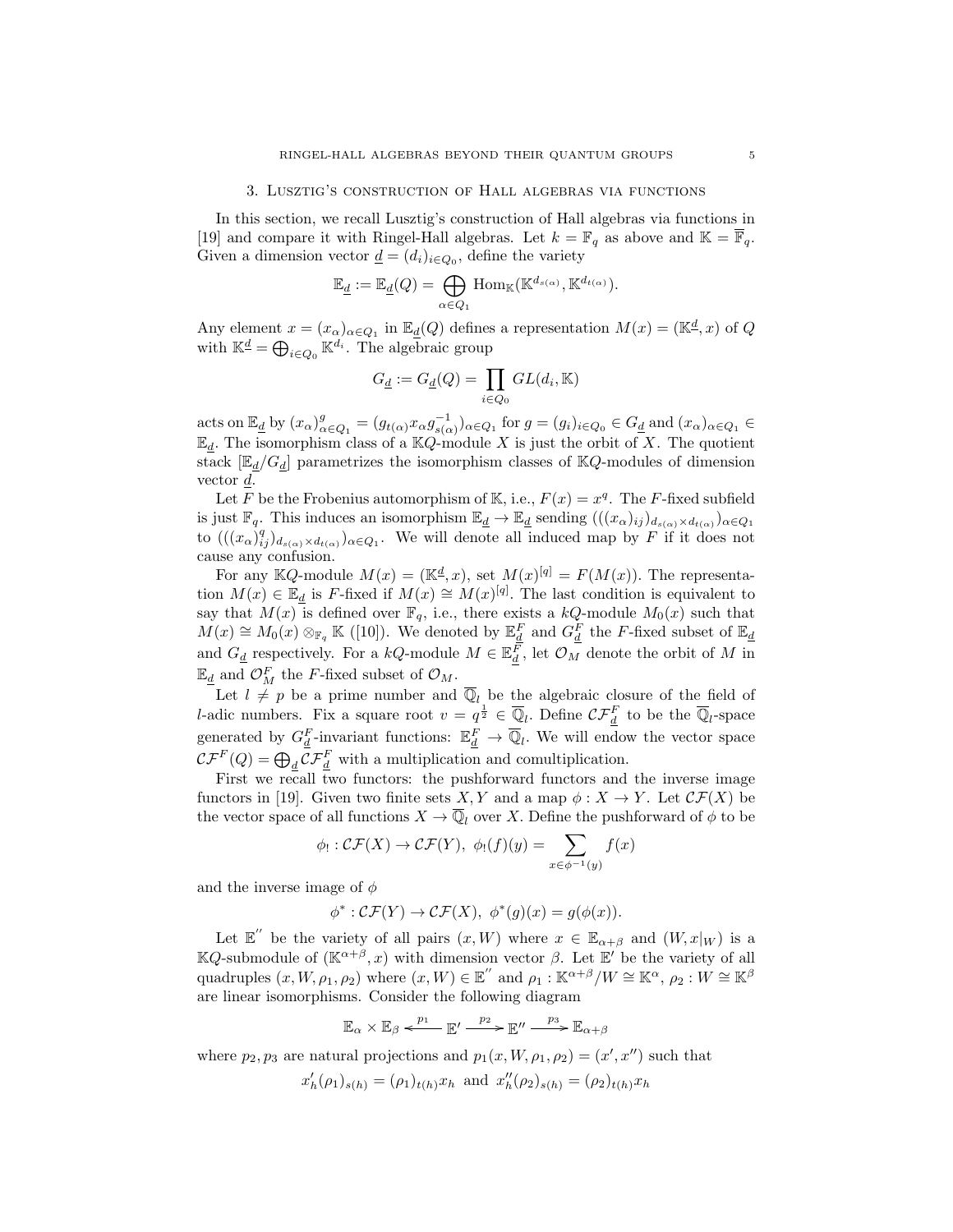for any  $h \in Q_1$ .

The groups  $G_{\alpha} \times G_{\beta}$  and  $G_{\alpha+\beta}$  naturally act on  $\mathbb{E}'$ . The map  $p_1$  is  $G_{\alpha+\beta} \times$  $G_{\alpha} \times G_{\beta}$ -equivariant under the trivial action of  $G_{\alpha+\beta}$  on  $\mathbb{E}_{\alpha} \times \mathbb{E}_{\beta}$ . The map  $p_2$  is a principal  $G_{\alpha} \times G_{\beta}$ -bundle.

Applying the Frobenius map F, we can define the above diagram over  $\mathbb{F}_q$  as follows:

$$
\mathbb{E}^F_\alpha\times\mathbb{E}^F_\beta\overset{p_1}{\longleftarrow}\mathbb{E}^{\prime F}\overset{p_2}{\longrightarrow}\mathbb{E}^{\prime F}\overset{p_3}{\longrightarrow}\mathbb{E}^F_{\alpha+\beta}.
$$

There is a linear map (called the induction)

$$
\underline{m}: \mathcal{CF}_{G_{\alpha} \times G_{\beta}}(\mathbb{E}_{\alpha}^F \times \mathbb{E}_{\beta}^F) \to \mathcal{CF}_{G_{\alpha+\beta}}(\mathbb{E}_{\alpha+\beta}^F) = \mathcal{CF}_{\alpha+\beta}^F
$$

sending g to  $|G_{\alpha}^F \times G_{\beta}^F|^{-1}(p_3)$  ( $(p_2)$ ,  $p_1^*(g)$ ). Iteratively, one can define the r-fold version  $m^r$  of m for  $r \ge 1$  by setting  $m^1 = id$ ,  $m^2 = m$  and  $m^{r+1} = m \circ (1 \otimes m^r)$  for  $r \ge 2$ .

Now we can define the multiplication over  $\mathcal{CF}^F(Q)$ . For  $f_\alpha \in \mathcal{CF}^F_\alpha$ ,  $f_\beta \in \mathcal{CF}^F_\beta$ and  $(x_1, x_2) \in \mathbb{E}_{\alpha} \times \mathbb{E}_{\beta}$ , set  $g(x_1, x_2) = f_{\alpha}(x_1) f_{\beta}(x_2)$ . Then  $g \in \mathcal{CF}_{\alpha+\beta}^F$  and define the multiplcation

$$
f_{\alpha} * f_{\beta} = \underline{m}(g).
$$

**Lemma 3.1.** [15] Given three kQ-modules M, N and L, let  $1_{\mathcal{O}_M}$ ,  $1_{\mathcal{O}_N}$  and  $1_{\mathcal{O}_L}$  be the characteristic functions over orbits, respectively. Then  $1_{\mathcal{O}_M^F} * 1_{\mathcal{O}_N^F}(L) = F_{MN}^L$ .

We now turn to define the comultiplication over  $\mathcal{CF}^F(Q)$ . Fix a subspace W of  $\mathbb{K}^{\alpha+\beta}$  with  $\underline{\dim}W = \beta$  and linear isomorphisms  $\rho_1 : \mathbb{K}^{\alpha+\beta}/W \cong \mathbb{K}^{\alpha}, \rho_2 : W \cong \mathbb{K}^{\beta}$ . Let  $F_{\alpha,\beta}$  be the closed subset of  $\mathbb{E}_{\alpha+\beta}$  consisting of all  $x \in \mathbb{E}_{\alpha+\beta}$  such that  $(W, x|_W)$ is a KQ-submodule of  $(\mathbb{K}^{\alpha+\beta}, x)$  with dimension vector  $\beta$ . Consider the diagram

$$
\mathbb{E}_{\alpha} \times \mathbb{E}_{\beta} \xleftarrow{\kappa} F_{\alpha,\beta} \xrightarrow{i} \mathbb{E}_{\alpha+\beta} ,
$$

where the map i is the inclusion and  $\kappa(x) = p_1(x, W, \rho_1, \rho_2)$ . For  $(x_1, x_2) \in \mathbb{E}_{\alpha} \times \mathbb{E}_{\beta}$ , the fibre  $\kappa^{-1}(x_1, x_2) \cong \bigoplus_{h \in Q_1} \text{Hom}_{\mathbb{K}}(\mathbb{K}^{\alpha_{s(h)}}, \mathbb{K}^{\beta_{t(h)}})$  and then  $\kappa$  is a vector bundle of dimension  $\sum_{h \in Q_1} \alpha_{s(h)} \beta_{t(h)}$ .

Applying the Frobenius map F, we can define the above diagram over  $\mathbb{F}_q$  as follows:

$$
\mathbb{E}^F_\alpha \times \mathbb{E}^F_\beta \xleftarrow{\kappa} F^F_{\alpha,\beta} \xrightarrow{i} \mathbb{E}^F_{\alpha+\beta} .
$$

There is also the restriction map

$$
\delta_{\alpha,\beta} : \mathcal{CF}_{G_{\alpha+\beta}}(\mathbb{E}^F_{\alpha+\beta}) \to \mathcal{CF}_{G_{\alpha} \times G_{\beta}}(\mathbb{E}^F_{\alpha} \times \mathbb{E}^F_{\beta})
$$

sending  $f \in \mathcal{CF}_{G_{\alpha+\beta}}(\mathbb{E}^F_{\alpha+\beta})$  to  $\kappa_!i^*(f)$ . It defines the comultiplication  $\delta$  over  $\mathcal{CF}^F(Q)$ , i.e., for  $f \in \mathcal{CF}_{\gamma}^F$  and  $\alpha + \beta = \gamma$ ,  $\delta(f) = \sum_{\alpha,\beta;\alpha+\beta=\gamma} \delta_{\alpha,\beta}(f)$ . Iteratively, we can define  $\delta^r$  for  $r \ge 1$  by setting  $\delta^1 = \delta$  and  $\delta^{r+1} = (1 \otimes \cdots \otimes \delta) \circ \delta^r$  for  $r \ge 1$ .

For M, N and L in  $A = \text{Rep}_k Q$ , we set

$$
D_L^{MN} = \delta(1_{\mathcal{O}_L^F})(M, N) = \kappa_! i^*(1_{\mathcal{O}_L^F})(M, N).
$$

In order to compare this with the comultiplication of Ringel-Hall algebras, we define the twist  $\delta_{\alpha,\beta}^{tw} = q^{-\sum_{i\in Q_0} \alpha_i \beta_i} \delta_{\alpha,\beta}$  and  $\delta^{tw}$  in the same way.

**Lemma 3.2.** With the notations in Lemma 3.1 and  $\dim M = \alpha$ ,  $\dim N = \beta$ , we have  $\delta_{\alpha,\beta}^{tw}(1_{\mathcal{O}_L^F})(M,N) = h_L^{MN}$ .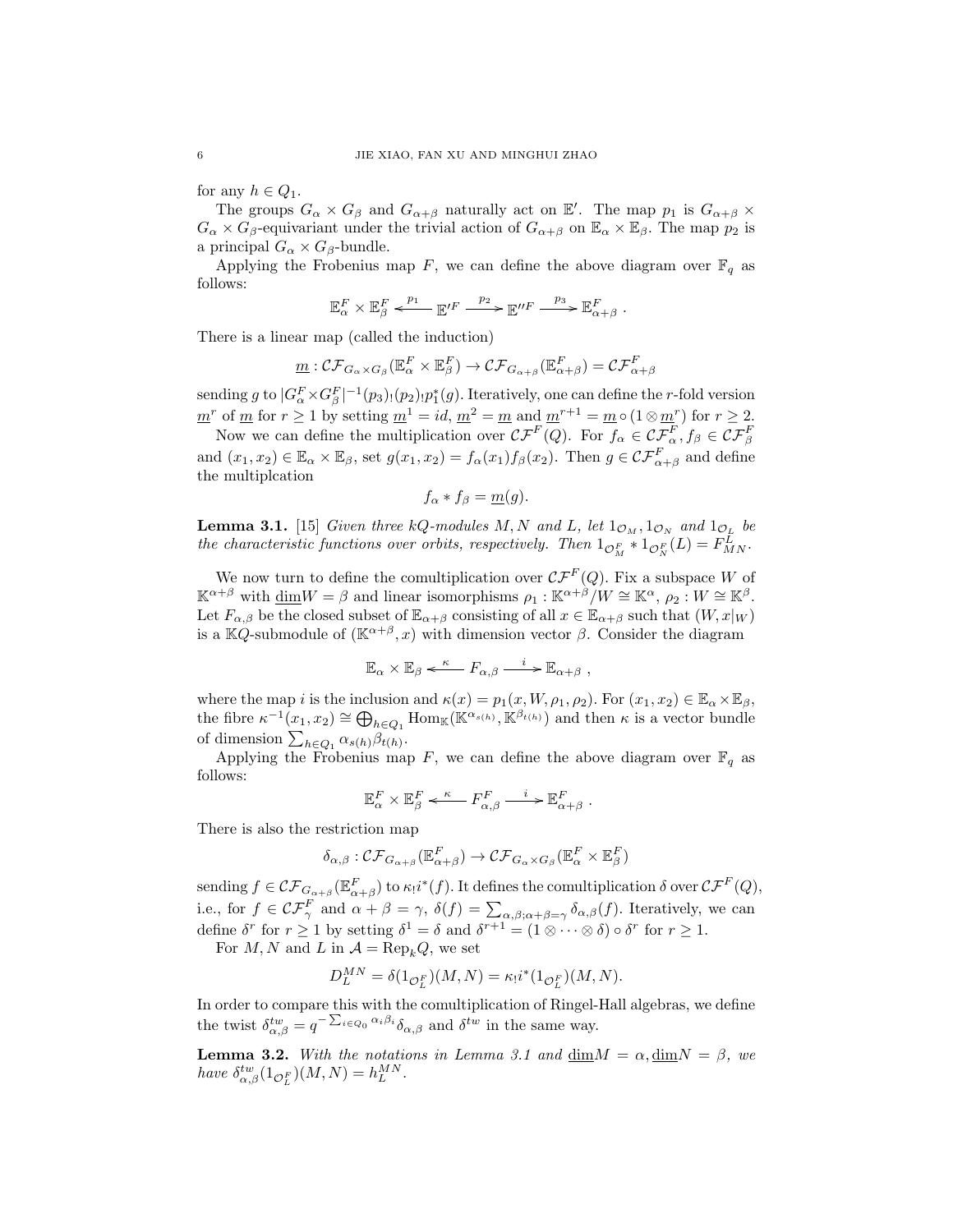*Proof.* Suppose  $M = (\mathbb{K}^{\alpha}, x_1)$  and  $N = (\mathbb{K}^{\beta}, x_2)$ . The linear isomorphisms  $\rho_1, \rho_2$ induce the module structures of  $\mathbb{K}^{\alpha+\beta}/W$  and W, denoted by  $(\mathbb{K}^{\alpha+\beta}/W, y_{\mathbb{K}^{\alpha+\beta}/W})$ and  $(W, y_W)$  respectively. Consider the set

$$
S = \{ x \in \mathbb{E}^{\alpha + \beta} \mid (W, x|_W) = (W, y_W),
$$
  

$$
(\mathbb{K}^{\alpha + \beta}/W, x|_{\mathbb{K}^{\alpha + \beta}/W}) = (\mathbb{K}^{\alpha + \beta}/W, y_{\mathbb{K}^{\alpha + \beta}/W}), (\mathbb{K}^{\alpha + \beta}, x) \cong L \}.
$$

Fix a decomposition of the vector space  $\mathbb{K}^{\alpha+\beta} = W \oplus \mathbb{K}^{\alpha+\beta}/W$ . Then

$$
S = \{x = \begin{pmatrix} (y_W)_h & d(h) \\ 0 & (y_{\mathbb{K}^{\alpha+\beta}/W})_h \end{pmatrix}_{h \in Q_1} \mid d(h) \in \text{Hom}_{\mathbb{K}}(\mathbb{K}^{\alpha_{s(h)}}, \mathbb{K}^{\beta_{t(h)}}), (\mathbb{K}^{\alpha+\beta}, x) \cong L\}.
$$

Set  $D(\alpha, \beta) = \bigoplus_{h \in Q_1} \text{Hom}_{\mathbb{K}}(\mathbb{K}^{\alpha_{s(h)}}, \mathbb{K}^{\beta_{t(h)}})$ . Apply the Frobenius map F, we have the following long exact sequence (see [4])

$$
0 \longrightarrow \text{Hom}_{kQ}(M, N) \longrightarrow \bigoplus_{i \in Q_0} \text{Hom}_k(k^{\alpha_i}, k^{\beta_i}) \longrightarrow
$$

$$
\longrightarrow D^F(\alpha, \beta) \longrightarrow \text{Ext}^1_{kQ}(M, N) \longrightarrow 0.
$$

We denote by  $D^F(\alpha, \beta)_L$  the inverse image of  $\text{Ext}_{kQ}^1(M, N)_L$  under the map  $\pi$ . Then  $D_L^{MN} = |D_F(\alpha, \beta)_L| = q^{\sum_{i \in Q_0} \alpha_i \beta_i} h_L^{MN}$ . By definition,  $\delta_{\alpha, \beta}(1_{\mathcal{O}_L^F})(M, N) =$  $|D^F(\alpha, \beta)_L| = D_L^{MN}$ . This completes the proof.

In order to compare these with Lusztig's construction, we consider the subalgebra of  $\mathcal{CF}^F(Q)$  generated by  $1_{S_i} = 1_{\mathcal{O}_{S_i}^F}$  for all  $i \in Q_0$ , denoted by  $\mathcal{F}^F(Q)$ . Then  $\mathcal{F}^F(Q) = \bigoplus_{\underline{d}} \mathcal{F}_{\underline{d}}^F.$ 

**Lemma 3.3.** Given a sequence  $\underline{i} = (i_1, i_2, \cdots, i_m)$  in  $Q_0$  such that  $i_j \neq i_k$  for  $j \neq k \in \{1, 2, \dots, m\}$  and let  $f = 1_{S_{i_1}} * 1_{S_{i_2}} * \dots * 1_{S_{i_m}} \in \mathcal{CF}^F(Q)$ . Then  $\delta(f) = \delta^{tw}(f).$ 

The Riedtmann-Peng formula can be reformulated to the following form, which generalizes [19, Lemma 1.13] from  $\mathcal{F}^F(Q)$  to  $\mathcal{CF}^F(Q)$ .

**Proposition 3.4.** Let  $f_i \in \mathcal{CF}_{\underline{d}_i}^F$  for  $i = 1, 2$  and  $g \in \mathcal{CF}_{\underline{d}}^F$  for  $\underline{d} = \underline{d}_1 + \underline{d}_2$ . Then

$$
|G_{\underline{d}}^F| \sum_{x,y} f_1(x) f_2(y) \delta_{\underline{d}_1, \underline{d}_2}^{tw}(g)(x, y) = |G_{\underline{d}_1}^F \times G_{\underline{d}_2}^F| \sum_z f_1 * f_2(z) g(z)
$$
  

$$
r \in \mathbb{R}^F, \quad u \in \mathbb{R}^F \text{ and } z \in \mathbb{R}^F
$$

where  $x \in \mathbb{E}_{\underline{d}_1}^F, y \in \mathbb{E}_{\underline{d}_2}^F$  and  $z \in \mathbb{E}_{\underline{d}_1}^F$ . *Proof.* Given a dimension vector <u>d</u>, take  $f \in \mathbb{E}_{\frac{d}{a}}^F$ , then  $f = \sum_{i=1}^l a_i 1_{\mathcal{O}_{M_i}^F}$  for some

 $a_i \in \overline{\mathbb{Q}}_l, l \in \mathbb{Z}$  and  $kQ$ -modules  $M_1, \cdots, M_l$ . With loss of generality, we may assume that  $f_1 = 1_{\mathcal{O}_M^F}$ ,  $f_2 = 1_{\mathcal{O}_N^F}$  and  $g = 1_{\mathcal{O}_L^F}$  for some  $kQ$ -modules  $M, N$  and  $L$ . Following Lemma 3.1 and 3.2, the left side of the equation is equal to

$$
|G_{\underline{d}}^F|\cdot|\mathcal{O}_M^F|\cdot|\mathcal{O}_N^F|\cdot h_{MN}^L
$$

and the right side of the equation is equal to

$$
|G_{\underline{d}_1}^F|\cdot |G_{\underline{d}_2}^F|\cdot |{\mathcal{O}}_L^F|\cdot F_{MN}^L
$$

Using  $a_L = |G_d^F|/|\mathcal{O}_L^F|$  and the Riedtmann-Peng formula, we prove the proposition.  $\Box$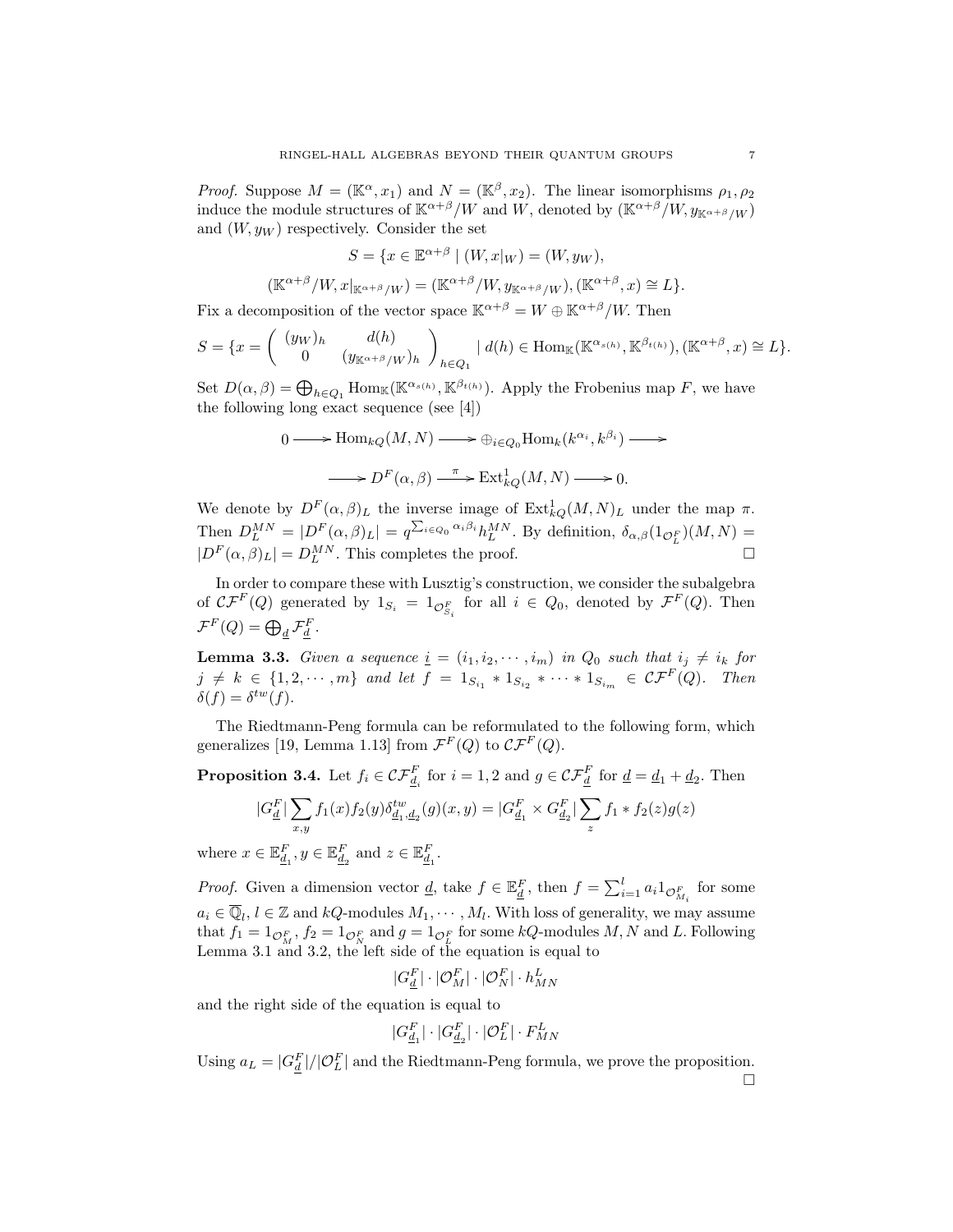By definition,  $\dim_k G_{\underline{d}}^F = \sum_{i \in Q_0} d_i^2$  and then we obtain the following lemma ([30, Section 1.2]).

Lemma 3.5. With the above notation, we have

$$
\dim_k G_{\underline{d}}^F - \dim_k G_{\underline{d}_1}^F - \dim_k G_{\underline{d}_2}^F = \sum_{i \in Q_0} (\underline{d}_1)_i (\underline{d}_2)_i.
$$

Hence, the equation in the above proposition can also be written as

$$
\frac{|G_{\underline{d}}^F|}{|\mathfrak{g}_{\underline{d}}^F|} \cdot \sum_{x,y} f_1(x) f_2(y) \delta_{\underline{d}_1, \underline{d}_2}(g)(x,y) = \frac{|G_{\underline{d}_1}^F|}{|\mathfrak{g}_{\underline{d}_1}^F|} \frac{|G_{\underline{d}_2}^F|}{|\mathfrak{g}_{\underline{d}_2}^F|} \sum_z f_1 * f_2(z) g(z)
$$

by substituting  $\delta$  for  $\delta^{tw}$ , where  $\mathfrak{g}_{\underline{d}}^F$ ,  $\mathfrak{g}_{\underline{d}_1}^F$  and  $\mathfrak{g}_{\underline{d}_2}^F$  are the Lie algebras of  $G_{\underline{d}}^F$ ,  $G_{\underline{d}_1}^F$ and  $G_{\underline{d}_2}^F$ , respectively.

Fix dimension vectors  $\alpha, \beta, \alpha', \beta'$  with  $\alpha + \beta = \alpha' + \beta' = d$ . Let N be the set of quadruples  $\lambda = (\alpha_1, \alpha_2, \beta_1, \beta_2)$  of dimension vectors such that  $\alpha = \alpha_1 + \alpha_2, \beta =$  $\beta_1 + \beta_2$ ,  $\alpha' = \alpha_1 + \beta_1$  and  $\beta' = \alpha_2 + \beta_2$ . Consider the following diagram

$$
\mathbb{E}_{\alpha}^{F} \times \mathbb{E}_{\beta}^{F} \xleftarrow{p_{1}} \mathbb{E}_{\alpha,\beta}^{'F} \xrightarrow{p_{2}} \mathbb{E}_{\alpha,\beta}^{'F} \xrightarrow{p_{3}} \mathbb{E}_{\frac{d}{d}}
$$
\n
$$
\downarrow \qquad \qquad i \qquad \qquad i \qquad \qquad i \qquad \qquad i \qquad \qquad i \qquad \qquad i \qquad \qquad i \qquad \qquad i \qquad \qquad i \qquad \qquad i \qquad \qquad i \qquad \qquad i \qquad \qquad i \qquad \qquad i \qquad \qquad i \qquad \qquad i \qquad \qquad i \qquad \qquad i \qquad \qquad i \qquad \qquad i \qquad \qquad i \qquad \qquad i \qquad \qquad i \qquad \qquad i \qquad \qquad i \qquad \qquad i \qquad \qquad i \qquad \qquad i \qquad \qquad i \qquad \qquad i \qquad \qquad i \qquad \qquad i \qquad \qquad i \qquad \qquad i \qquad \qquad i \qquad \qquad i \qquad \qquad i \qquad \qquad i \qquad \qquad i \qquad \qquad i \qquad \qquad i \qquad \qquad i \qquad \qquad i \qquad \qquad i \qquad \qquad i \qquad \qquad i \qquad \qquad i \qquad \qquad i \qquad \qquad i \qquad \qquad i \qquad \qquad i \qquad \qquad i \qquad \qquad i \qquad \qquad i \qquad \qquad i \qquad \qquad i \qquad \qquad i \qquad \qquad i \qquad \qquad i \qquad \qquad i \qquad \qquad i \qquad \qquad i \qquad \qquad i \qquad \qquad i \qquad \qquad i \qquad \qquad i \qquad \qquad i \qquad \qquad i \qquad \qquad i \qquad \qquad i \qquad \qquad i \qquad \qquad i \qquad \qquad i \qquad \qquad i \qquad \qquad i \qquad \qquad i \qquad \qquad i \qquad \qquad i \qquad \qquad i \qquad \qquad i \qquad \qquad i \qquad \qquad i \qquad \qquad i \qquad \qquad i \qquad \qquad i \qquad \qquad i \qquad \qquad i \qquad \qquad i \qquad \qquad i \qquad \qquad i \qquad \qquad i \qquad \qquad i \qquad \qquad i \qquad \
$$

where  $\mathbb{E}^F(\lambda) = \mathbb{E}^F_{\alpha_1} \times \mathbb{E}^F_{\alpha_2} \times \mathbb{E}^F_{\beta_1} \times \mathbb{E}^F_{\beta_2}$ ,  $\mathbb{E}'^F(\lambda) = \mathbb{E}'^F_{\alpha_1,\beta_1} \times \mathbb{E}'^F_{\alpha_2,\beta_2}$  and  $\mathbb{E}''^F(\lambda) =$  $\mathbb{E}_{\alpha_1,\beta_1}^{''F} \times \mathbb{E}_{\alpha_2,\beta_2}^{''F}$  for  $\lambda = (\alpha_1,\alpha_2,\beta_1,\beta_2)$ . This induces the maps between F-fixed subsets and then the maps between vector spaces of functions as follows:

$$
\mathcal{CF}_{\alpha}^{F} \times \mathcal{CF}_{\beta}^{F} \xrightarrow{m_{\alpha,\beta}} \mathcal{CF}_{\underline{d}}^{F}
$$
\n
$$
\downarrow_{\delta^{tw}} \qquad \qquad \downarrow_{\delta^{tw}, \beta'} \qquad \qquad \downarrow_{\delta^{tw}, \beta'} \qquad \qquad \downarrow_{\delta^{tw}, \beta'} \qquad \qquad \mathcal{CF}_{\Pi_{\lambda \in \mathcal{N}}}^{F} \mathbb{E}_{\lambda} \qquad \qquad \mathcal{CF}_{\alpha'}^{F} \times \mathcal{CF}_{\beta'}^{F}
$$

The following theorem can be viewed as the geometric analog of Green's theorem.

Theorem 3.6. With the above notation, the above diagram is commutative, i.e.,  $\delta_{\alpha',\beta'}^{tw} \underline{m}_{\alpha,\beta} = \underline{m} \delta^{tw}.$ 

In order to prove the theorem, we introduce some notations. Set

$$
C_{\alpha,\beta,\alpha',\beta'}^{'F} = \{(x,W,\rho_1,\rho_2) \in \mathbb{E}_{\alpha,\beta}^{\prime F} \mid x \in F_{\alpha',\beta'}^{F}\}\
$$

and

$$
C_{\alpha,\beta,\alpha',\beta'}^{''F} = \{(x,W) \in \mathbb{E}_{\alpha,\beta}^{''F} \mid x \in F_{\alpha',\beta'}^{F}\}.
$$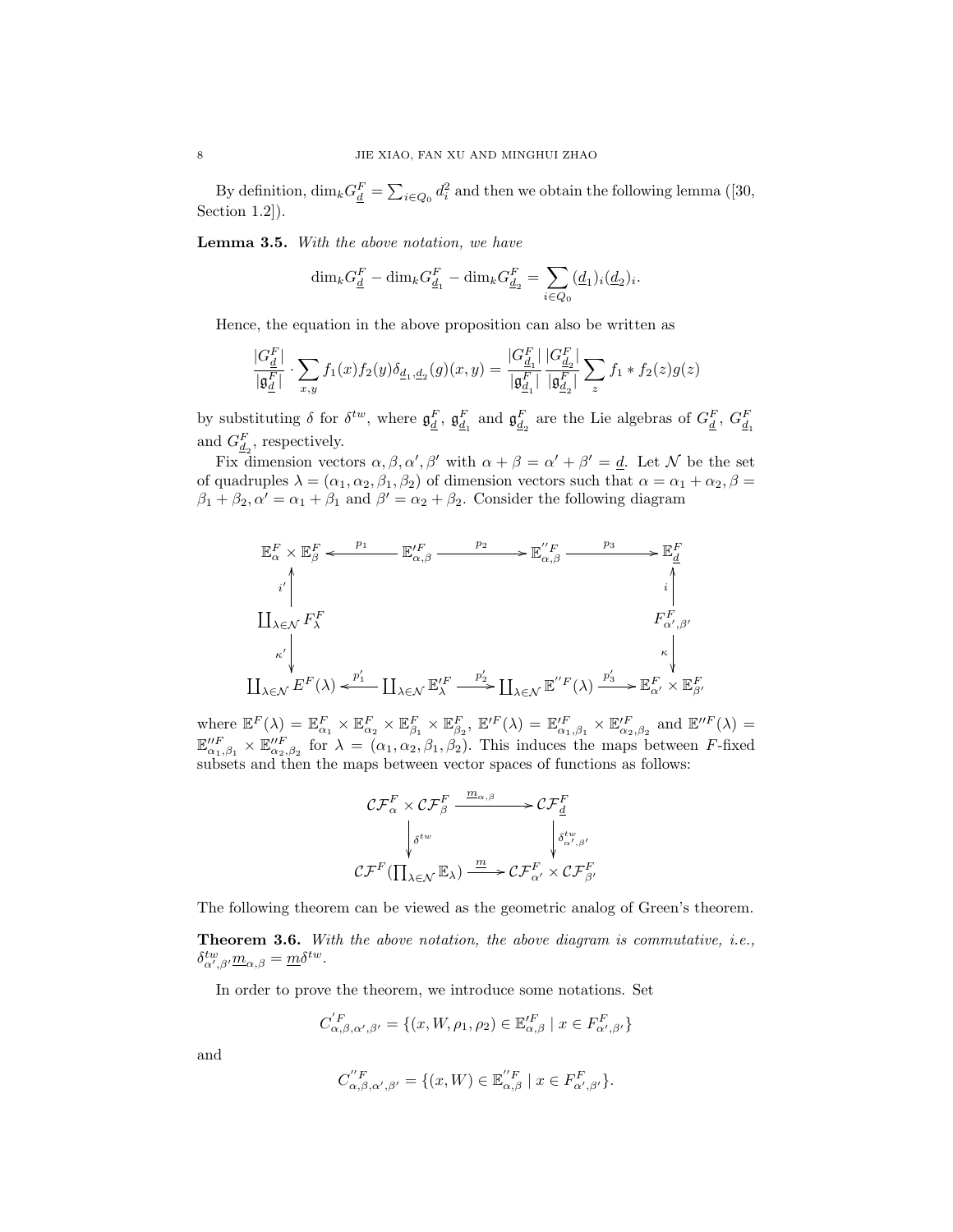The sets can be illustrated by the following diagram



where  $(x, W') \in \mathbb{E}''_{\alpha', \beta'}$ . Consider the following diagram

$$
\mathbb{E}_{\alpha}^F \times \mathbb{E}_{\beta}^F \xleftarrow{p} C_{\alpha,\beta,\alpha',\beta'}' \xrightarrow{q} C_{\alpha,\beta,\alpha',\beta'}' \xrightarrow{r} F_{\alpha',\beta'}^F \xrightarrow{\kappa} \mathbb{E}_{\alpha'}^F \times \mathbb{E}_{\beta'}^F.
$$

Then by definition, we have

$$
\delta^{tw}_{\alpha',\beta'} \underline{m}_{\alpha,\beta} = |G_{\alpha}^F \times G_{\beta}^F|^{-1} q^{-\sum_{i \in Q_0 \alpha'_i \beta'_i}}(\kappa)_!(r)_!(q)_! p^*.
$$

For  $M \in \mathbb{E}_{\alpha}^F, N \in \mathbb{E}_{\beta}^F, M' \in \mathbb{E}_{\alpha'}^F, N' \in \mathbb{E}_{\beta'}^F$ , one can check

$$
\delta^{tw}_{\alpha',\beta'} m_{\alpha,\beta} (1_{\mathcal{O}_M^F},1_{\mathcal{O}_N^F})(M',N')=\sum_{[L]\in \mathbb{E}^F_{\underline{d}}/G^F_{\underline{d}}} F^L_{MN} h_L^{M'N'}.
$$

Similarly, we can define the set

$$
S_{\lambda}^{'F} = \{ (x_{\alpha}, x_{\beta}, x_{\alpha'}, x_{\beta'}, W_1, W_2, \rho_{11}, \rho_{12}, \rho_{21}, \rho_{22}) \mid (x_{\alpha'}, W_1, \rho_{11}, \rho_{12}) \in \mathbb{E}_{\alpha_2, \beta_2}^{'F}, (x_{\beta'}, W_2, \rho_{21}, \rho_{22}) \in \mathbb{E}_{\alpha_1, \beta_1}^{'F}, (x_{\beta}, W_2) \in \mathbb{E}_{\beta_1, \beta_2}^{'F}, (\mathbb{K}^{\beta}, x_{\beta})/W_2 \cong (W_1, x_{\alpha'|w_1}), \exists W_3, (x_{\alpha}, W_3) \cong (\mathbb{K}^{\beta'}, x_{\beta'})/W_2, (\mathbb{K}^{\alpha}, x_{\alpha})/W_3 \cong (\mathbb{K}^{\alpha'}, x_{\alpha'})/W_1 \}
$$

where  $\lambda = (\alpha_1, \alpha_2, \beta_1, \beta_2)$  and  $W_1, W_2$  and  $W_3$  are graded vector spaces of dimensions  $\beta_2, \beta_1$  and  $\alpha_1$ , respectively. The set can be illustrated by the following diagram:

$$
W_2 \longrightarrow (\mathbb{K}^{\beta'}, x_{\beta'}) \longrightarrow W_3
$$
  
\n
$$
\downarrow
$$
  
\n
$$
(\mathbb{K}^{\beta}, x_{\beta})
$$
  
\n
$$
\downarrow
$$
  
\n
$$
W_1 \longrightarrow (\mathbb{K}^{\alpha'}, x_{\alpha'}) \longrightarrow (\mathbb{K}^{\alpha}, x_{\alpha})/W_3 \cong (\mathbb{K}^{\alpha'}, x_{\alpha'})/W_1.
$$

Set

$$
S_{\lambda}^{"F} = \{ (x_{\alpha}, x_{\beta}, x_{\alpha'}, x_{\beta'}, W_1, W_2) \mid \exists \rho_{11}, \rho_{12}, \rho_{21}, \rho_{22}, (x_{\alpha}, x_{\beta}, x_{\alpha'}, x_{\beta'}, W_1, W_2, \rho_{11}, \rho_{12}, \rho_{21}, \rho_{22}) \in S_{\lambda}^{'F} \}.
$$

Then there is a projection  $S_{\lambda}^{F} \to S_{\lambda}^{''F}$  which is a principal  $G_{\alpha_1} \times G_{\alpha_2} \times G_{\beta_1} \times G_{\beta_2}$ bundle. We also have the following diagram

$$
\mathbb{E}^F_{\alpha} \times \mathbb{E}^F_{\beta} \xleftarrow{i'} \coprod_{\lambda \in \mathcal{N}} F^F_{\lambda} \xleftarrow{p'} \coprod_{\lambda \in \mathcal{N}} S_{\lambda}^{'F} \xrightarrow{q'} \coprod_{\lambda \in \mathcal{N}} S_{\lambda}^{'F} \xrightarrow{r'} \mathbb{E}^F_{\alpha'} \times \mathbb{E}^F_{\beta'}.
$$

Then we have

$$
\underline{m}\delta^{tw} = |G_{\alpha_1}^F \times G_{\alpha_2}^F \times G_{\beta_1}^F \times G_{\beta_2}^F|^{-1} q^{-\langle \alpha_2, \beta_1 \rangle - \sum_{i \in Q_0} [(\beta_1)_i (\beta_2)_i + (\alpha_1)_i (\alpha_2)_i]} (r')_!(q')_!(p')^*(i')^*.
$$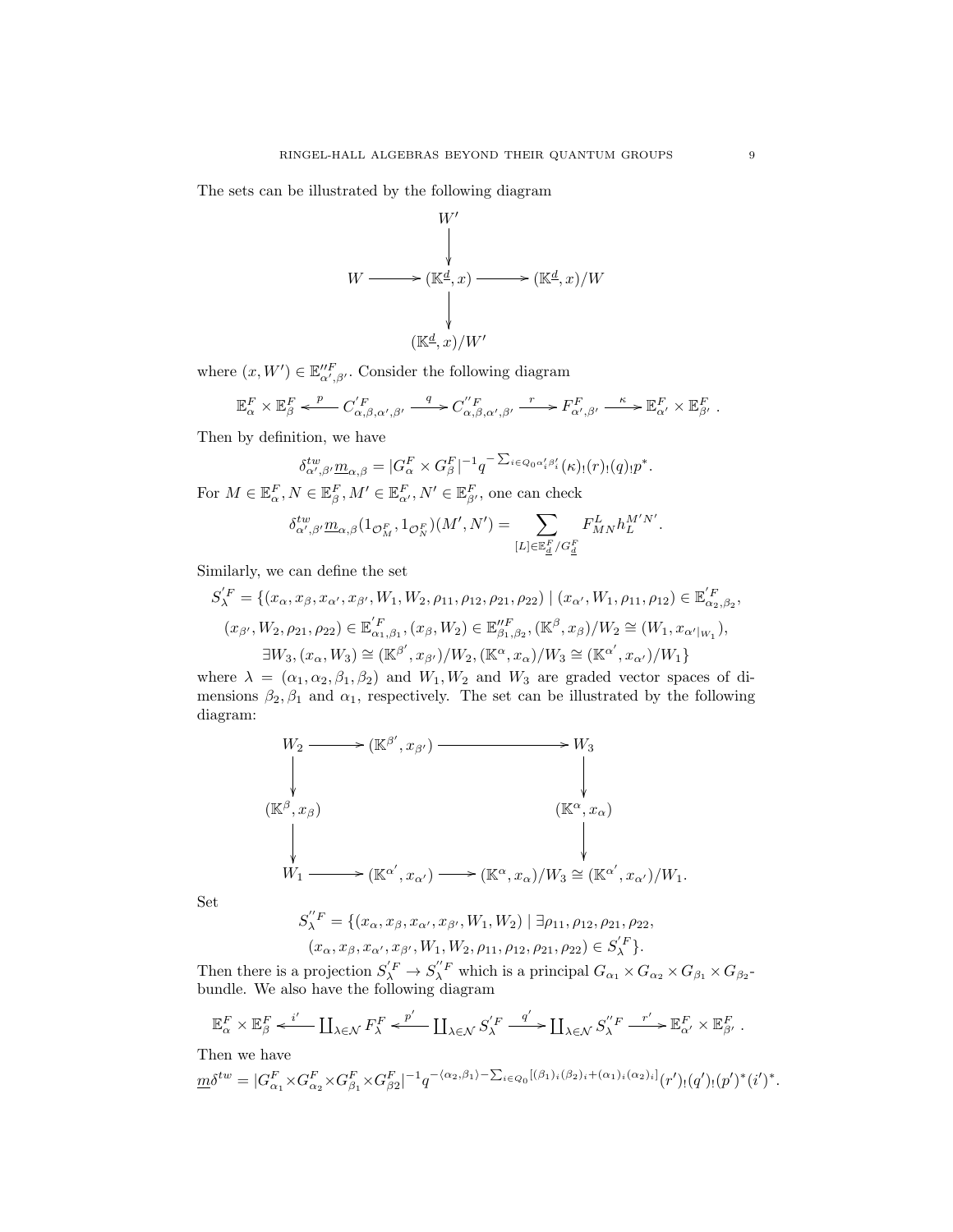For  $M \in \mathbb{E}_{\alpha}^F, N \in \mathbb{E}_{\beta}^F, M' \in \mathbb{E}_{\alpha'}^F, N' \in \mathbb{E}_{\beta'}^F$ , one can check

$$
\underline{m}\delta^{tw}(1_{\mathcal{O}_M^F},1_{\mathcal{O}_N^F})(M',N')=\sum_{[X],[Y_1],[Y_2],[Z]}F^{M'}_{XY_2}F^{N'}_{Y_1Z}h^{XY_1}_Mh^{Y_2Z}_N.
$$

where  $[X] \in \mathbb{E}^F_{\alpha_2}/G^F_{\alpha_2}, [Y_1] \in \mathbb{E}^F_{\alpha_1}/G^F_{\alpha_1}, [Y_2] \in \mathbb{E}^F_{\beta_2}/G^F_{\beta_2}, [Z] \in \mathbb{E}^F_{\beta_1}/G^F_{\beta_1}.$ We obtain the following diagram

$$
\begin{aligned} &\mathbb{E}^F_\alpha\times\mathbb{E}^F_\beta\overset{p}{\longleftarrow}C'^F\\ &\stackrel{p'i'}{\longleftarrow}\Bigg\downarrow_{\kappa r q}\\ &\stackrel{p'i'}{\underset{\lambda\in\mathcal{N}}{\longleftarrow}}S'^F_\lambda\overset{r'q'}{\longrightarrow}\mathbb{E}^F_{\alpha'}\times\mathbb{E}^F_{\beta'} \end{aligned}
$$

and the proof of Theorem 3.6 is deduced to prove the identity

$$
\sum_{[L]\in \mathbb{E}_{\underline{d}}^F/G_{\underline{d}}^F} F^L_{MN}h_L^{M'N'}=\sum_{[X],[Y_1],[Y_2],[Z]} q^{-\langle X,Z\rangle}F^{M'}_{XY_2}F^{N'}_{Y_1Z}h_M^{XY_1}h_N^{Y_2Z}.
$$

Applying the Riedtmann-Peng formula, it is equivalent to the Green formula in Section 2. The following we refer the reformulation of the proof of Green's theorem in [29].

The left side of the identity is the number counting the set of crossings with the group action. More precisely, fix  $M, N, M', N'$  and consider the diagram



Set

$$
Q = \{(a, b, a', b') \mid a, b, a', b' \text{ as in the above crossing}\}.
$$

By calculation,  $|Q| = \sum_{[L] \in \mathbb{E}_d^F/G_d^F} F_{MN}^L h_L^{M'N'} |G_d^F| |G_\beta^F|$ . Consider the natural action of  $G_{\underline{d}}^F$  on Q, and the orbit space is denoted by  $\widetilde{Q}$ . The fibre of the map  $Q \rightarrow \widetilde{Q}$  has cardinality  $\frac{|G_d^F|}{|\text{Hom}(\text{Coker}b'\text{Coker}^2)}$  $\frac{\log_d |\cdot|}{|\text{Hom}(\text{Coker}b'a,\text{Ker}b'a)|}.$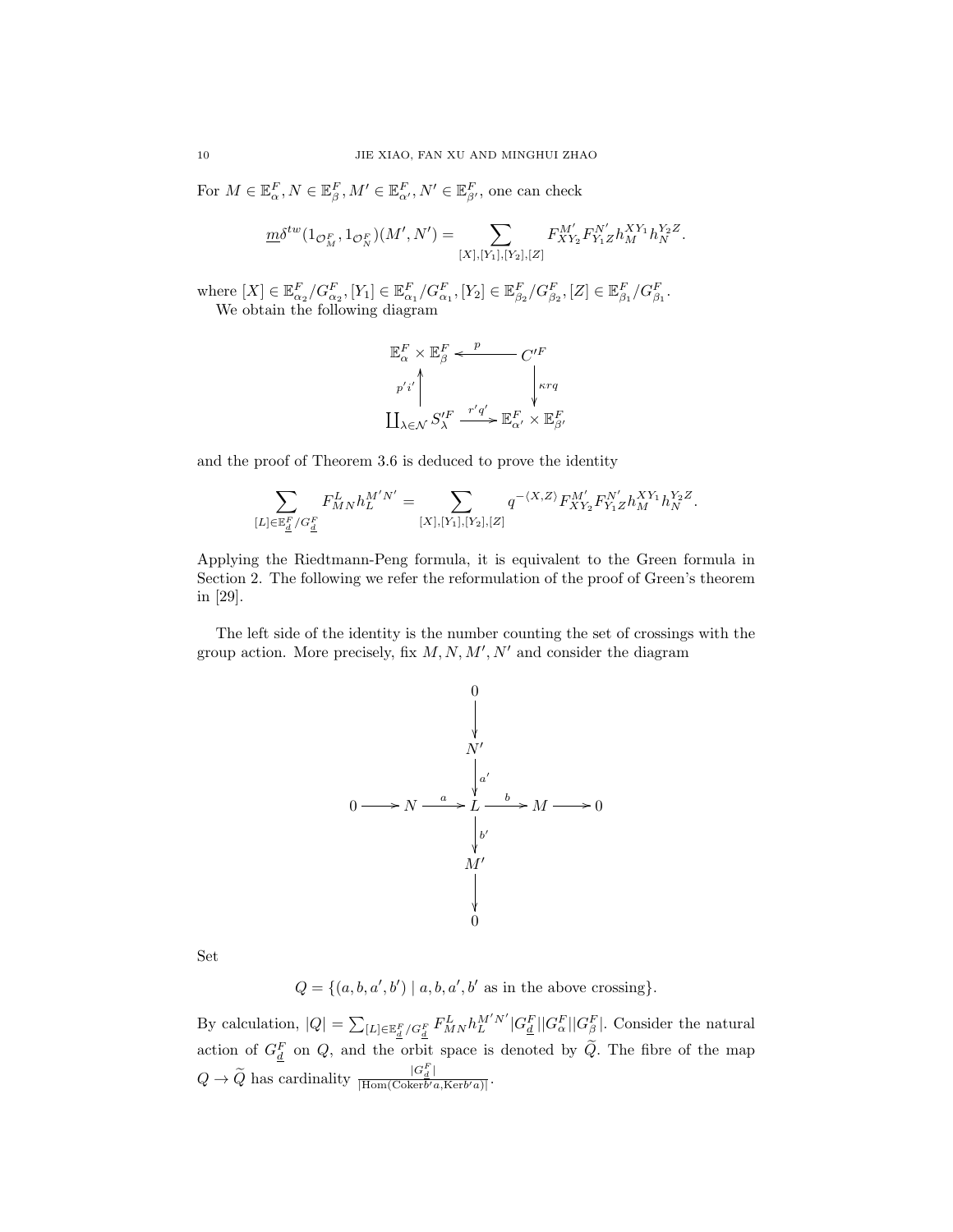The right side of the identity is the number counting the squares with the group action. Consider the diagram



Set

 $\mathcal{O} = \{ (e_1, e_2, e_3, e_4, u', v', x, y) \mid \text{ all morphisms occur in the above diagram} \}.$ The group  $G_{\alpha_1}^F \times G_{\alpha_2}^F \times G_{\beta_1}^F \times G_{\beta_2}^F$  freely acts on  $\mathcal O$  with orbit space  $\tilde{\mathcal O}$ . Note that

$$
|\widetilde{\mathcal{O}}| = \sum_{[X], [Y_1], [Y_2], [Z]} F_{XY_2}^{M'} F_{Y_1 Z}^{N'} h_M^{XY_1} h_N^{Y_2 Z} |G_{\alpha}^F| |G_{\beta}^F|.
$$

There is a canonical map  $\widetilde{f}: \widetilde{Q} \to \widetilde{\mathcal{O}}$ , which the cardinality of fibre is  $|\text{Ext}^1(X, Z)|$ .

As Ringel-Hall algebras, we can define the analogue  $\sigma: \mathcal{CF}^F(Q) \to \mathcal{CF}^F(Q)$  of the antipode by setting

$$
\sigma(f) = \sum_{r \ge 1 \in \mathbb{Z}} (-1)^r \sum_{\alpha_1, \cdots, \alpha_r \ne 0} \underline{m}_{\alpha_1, \cdots, \alpha_r}^r \circ \delta_{\alpha_1, \cdots, \alpha_r}^{tw,r}(f)
$$

for  $f \neq 0 \in \mathcal{CF}^F(Q)$ .

In order to compare Lusztig's Hall algebras with twisted Ringel-Hall algebras. We twist  $\mathcal{CF}^F(Q)$  by setting  $\underline{m}_{\alpha,\beta}^t = v^{\langle \alpha,\beta \rangle} \underline{m}_{\alpha,\beta}, \delta_{\alpha,\beta}^t = v^{\langle \alpha,\beta \rangle} \delta_{\alpha,\beta}^{tw}$  and

$$
\sigma^t(f) = \sum_{r \ge 1 \in \mathbb{Z}} (-1)^r \sum_{\alpha_1, \cdots, \alpha_r \ne 0} \underline{m}_{\alpha_1, \cdots, \alpha_r}^{t,r} \circ \delta_{\alpha_1, \cdots, \alpha_r}^{t,r}(f).
$$

We denote the twist version by  $\mathcal{CF}^{F,tw}(Q)$ . By applying Lemma 3.1, 3.2 and Theorem 3.6, we obtain the following result.

**Theorem 3.7.** The algebra  $CF^{F,tw}(Q)$  is a Hopf algebra with the multiplication  $\underline{m}^t$ , comultiplication  $\delta^t$  and antipode  $\sigma^t$ . Fix an isomorphism  $\tau : \overline{\mathbb{Q}_l} \to \mathbb{C}$ , there is an isomorphism of Hopf algebra  $\Phi : \mathcal{CF}^{F,tw}(Q) \to \mathcal{H}^{tw}(\mathcal{A})$  where  $\mathcal{A} = \text{Rep}_kQ$  by setting  $\Phi(1_{\mathcal{O}_M^F}) = [M]$  for  $M \in \mathcal{A}$ .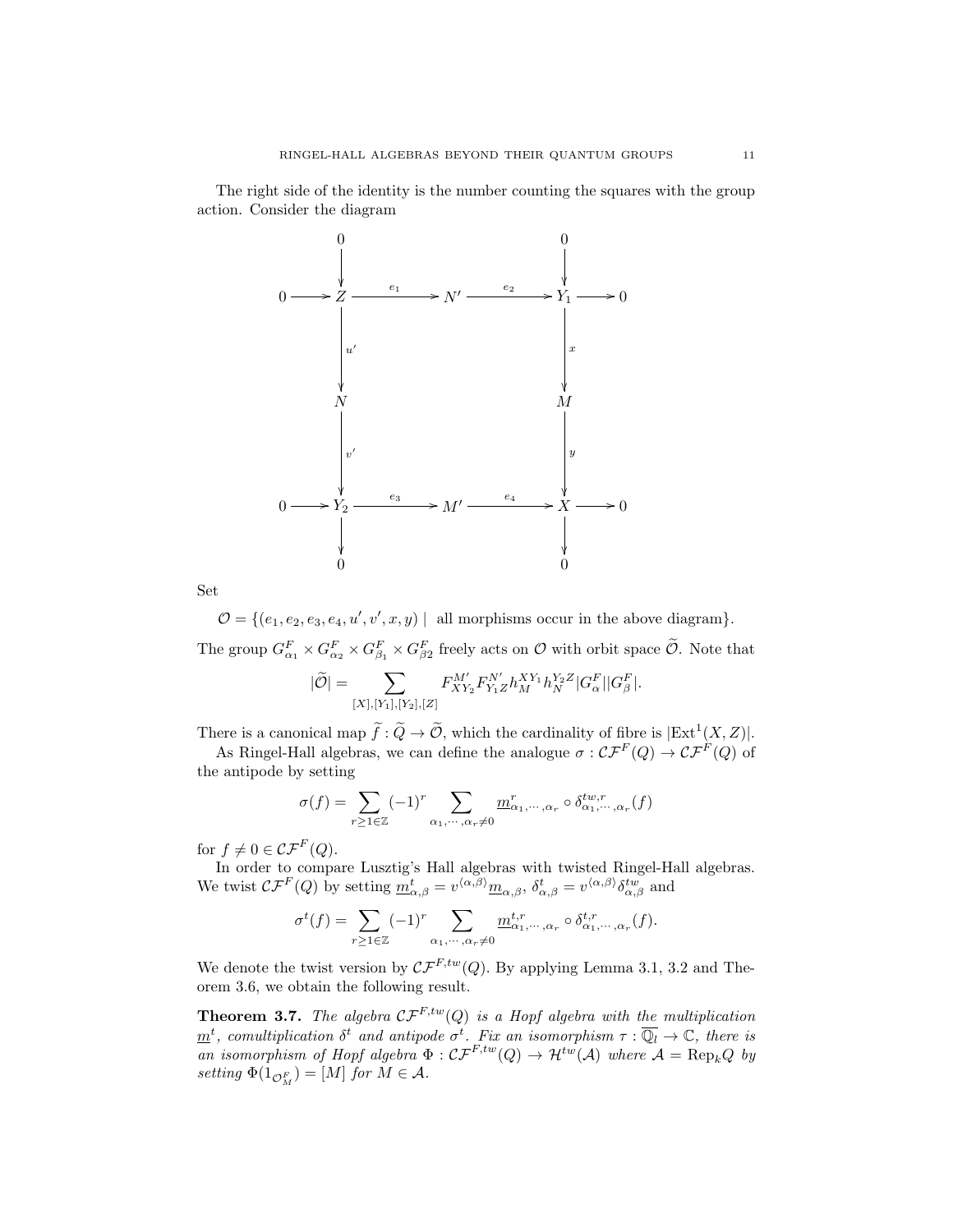#### 4. The categorification of Ringel-Hall algebras

Let  $\mathbb{F}_q$  be a finite field with q elements. In the following, K is an algebraic closure of  $\mathbb{F}_q$ .

Let X be a scheme of finite type over K. We say that X has an  $\mathbb{F}_q$ -structure if there exists a variety  $X_0$  over  $\mathbb{F}_q$  such that  $X = X_0 \times_{spec(\mathbb{F}_q)} Spec(k)$ . Let  $F_{X_0}: X_0 \to X_0$  be the Frobenius morphism. It can be extended to the morphism  $F_X: X \to X$ . Let  $X^F$  be the set of closed points of X fixed by F, i.e., the set of  $\mathbb{F}_q$ -rational points. For any  $n \in \mathbb{N}$ , let  $X^{F^{n}}$  be the set of closed points of X fixed by  $F^n$ . Note that  $X^{F^1} = X^F$ .

Denote by  $\mathcal{D}^b(X) = \mathcal{D}^b(X, \overline{\mathbb{Q}_l})$  the bounded derived category of  $\overline{\mathbb{Q}_l}$ -constructible complexes on X.

The morphism  $F_X: X \to X$  naturally induces a functor  $F_X^* : \mathcal{D}^b(X) \to \mathcal{D}^b(X)$ . A Weil complex is a pair  $(\mathcal{F},j)$  such that  $\mathcal{F} \in \mathcal{D}^b(X)$  and  $j: F_X^*(\mathcal{F}) \to \mathcal{F}$  is an isomorphism. Let  $\mathcal{D}_{w}^{b}(X)$  be the triangulated subcategory of  $\mathcal{D}^{b}(X)$  of Weil complexes and  $K_w(X)$  be the Grothendieck group of  $\mathcal{D}_w^b(X)$ .

Given a Weil complex  $\mathcal{F} = (\mathcal{F}, j)^1$  in  $\mathcal{D}_w^b(X)$ , let  $x \in X^F$  be a closed point. We get automorphisms

$$
F_{i,x}: \mathcal{H}^i(\mathcal{F})_{|x} \to \mathcal{H}^i(\mathcal{F})_{|x}.
$$

One can define a F-invariant function  $\chi^F_{\mathcal{F}} : X^F \to \overline{\mathbb{Q}_l}$  via defining

$$
\chi_{\mathcal{F}}^F(x) = \sum_i (-1)^i tr(F_{i,x}, \mathcal{H}^i(\mathcal{F})_{|x}) = \sum_i (-1)^i tr(F_{i,x}).
$$

Similarly, one can define  $\chi_{\mathcal{F}}^{F^n}:X^{F^n}\to\overline{\mathbb{Q}_l}$  via defining

$$
\chi_{\mathcal{F}}^{F^n}(x) = \sum_{i} (-1)^i tr(F_{i,x}^n, \mathcal{H}^i(\mathcal{F})_{|x}) = \sum_{i} (-1)^i tr(F_{i,x}^n).
$$

In particular,  $\chi^{F^1} = \chi^F$ .

**Theorem 4.1.** [14, Theorem 12.1] Let  $X$  be as above. Then we have

- (1) Let  $\mathcal{K} \longrightarrow \mathcal{L} \longrightarrow \mathcal{M} \longrightarrow \mathcal{K}[1]$  be a distinguished triangle in  $\mathcal{D}^b_w(X)$ . Then  $\chi^F_{\mathcal{K}} + \chi^F_{\mathcal{M}} = \chi^F_{\mathcal{L}}$ .
- (2) Let  $g: X \to Y$  be a morphism. Then for  $\mathcal{K} \in \mathcal{D}_{w}^{b}(X)$  and  $\mathcal{L} \in \mathcal{D}_{w}^{b}(Y)$ , we have  $\chi_{Rg_!K}^F = g_!(\chi_{\mathcal{K}}^F)$  and  $\chi_{g^*\mathcal{L}}^F = g^*(\chi_{\mathcal{L}}^F)$ .
- (3) For  $\mathcal{K} \in \mathcal{D}_{w}^{b}(X)$ , we have  $\chi_{\mathcal{K}[d]}^{F} = (-1)^{d} \chi_{\mathcal{K}}^{F}$  and  $\chi_{\mathcal{K}(n)}^{F} = q^{-n} \chi_{\mathcal{K}}^{F}$ .

By Theorem 4.1(1), the function  $\chi_F^{F^n}$  only depends on the isomorphism class of  $\mathcal{F}$  in  $\mathcal{D}^b_w(X)$ . Let  $\mathcal{CF}(X^{F^n})$  be the vector space of all functions  $X^{F^n} \to \overline{\mathbb{Q}_l}$ . Hence, we obtain a map  $\chi^{F^n} : K_w(X) \to \mathcal{CF}(X^{F^n}).$ 

Let G be an algebraic group over  $K$  and X be a scheme of finite type over K together with an G-action. Assume that X and G have  $\mathbb{F}_q$ -structures and  $X = X_0 \times_{spec(\mathbb{F}_q)} Spec(k), G = G_0 \times_{spec(\mathbb{F}_q)} Spec(k)$ . Let  $F_{G_0} : G_0 \to G_0$  be the Frobenius morphism. It can be extended to the morphism  $F_G : G \to G$ . Denote by  $\mathcal{D}_G^b(X) = \mathcal{D}_G^b(X, \overline{\mathbb{Q}_l})$  the G-equivariant bounded derived category of  $\overline{\mathbb{Q}_l}$ constructible complexes on X and  $\mathcal{D}^b_{G,w}(X)$  the subcategory of  $\mathcal{D}^b_G(X)$  consisting of Weil complexes. Let  $K_{G,w}(X)$  be the Grothendieck group of  $\mathcal{D}^b_{G,w}(X)$ .

<sup>&</sup>lt;sup>1</sup>All Weil complexes considered here are induced by the complexes in  $\mathcal{D}^b(X_0, \overline{\mathbb{Q}_l})$ .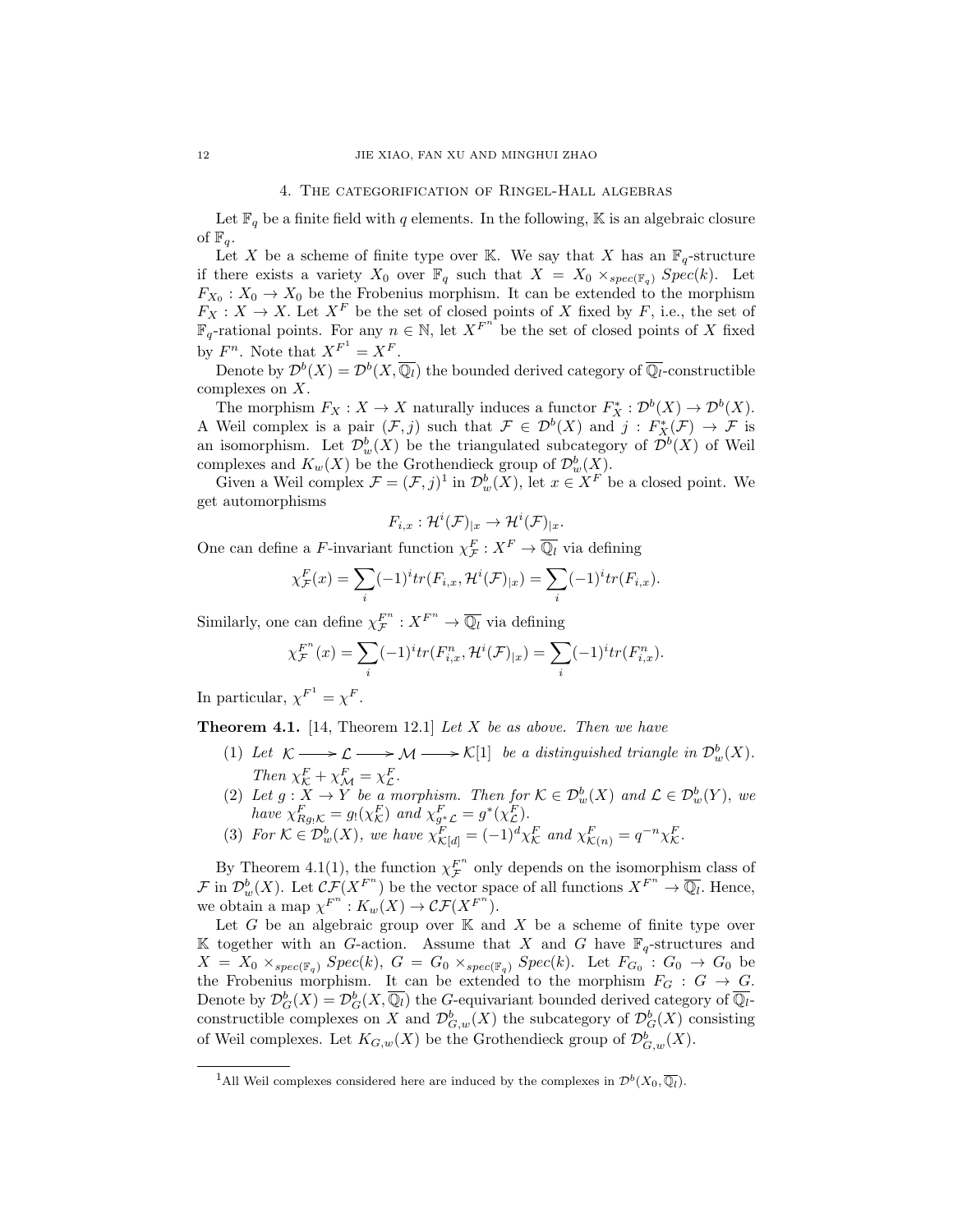Assume that we have the following commutative diagram



Then, the morphism  $F_X : X \to X$  naturally induces a functor

$$
F_X^* : \mathcal{D}^b_{G,w}(X) \to \mathcal{D}^b_{G,w}(X).
$$

Let  $x \in X^F$  be a closed point. For any  $(\mathcal{F}, j)$  in  $\mathcal{D}_{G,w}^b(X)$ , we get automorphisms

$$
F_{i,x}: \mathcal{H}^i_G(\mathcal{F})_{|x} \to \mathcal{H}^i_G(\mathcal{F})_{|x}.
$$

In the same way, one can define the G-equivariant version of  $\chi^{F^n}$  for  $n \in \mathbb{N}$  as follows:

$$
\chi_{\mathcal{F}}^F(x) = \sum_i (-1)^i tr(F_{i,x}, \mathcal{H}_G^i(\mathcal{F})_{|x})
$$

and

$$
\chi_{\mathcal{F}}^{F^n}(x) = \sum_i (-1)^i tr(F_{i,x}^n, \mathcal{H}_G^i(\mathcal{F})_{|x}).
$$

In particular,  $\chi^{F^1} = \chi^F$ .

**Lemma 4.2.** For any  $(\mathcal{F},j) \in \mathcal{D}_{G,w}^b(X)$ ,  $\chi_{\mathcal{F}}^{F^n}$  is a G-equivariant function.

*Proof.* For any x and y in the same G-orbit of X, there exists an element  $g \in G$ such that  $g.x = y$ . Consider the following commutative diagram

$$
\mathcal{H}^i_G(\mathcal{F})_{|x} \xrightarrow{F_x} \mathcal{H}^i_G(\mathcal{F})_{|x}
$$

$$
\downarrow g^* \qquad \qquad \downarrow g^*
$$

$$
\mathcal{H}^i_G(g^*\mathcal{F})_{|y} \xrightarrow{F_y} \mathcal{H}^i_G(g^*\mathcal{F})_{|y}
$$

Since  $g^*\mathcal{F} \simeq \mathcal{F}$ , we have

$$
\mathcal{H}^i_G(\mathcal{F})_{|x} \xrightarrow{F_x} \mathcal{H}^i_G(\mathcal{F})_{|x}
$$

$$
\downarrow g^* \qquad \qquad \downarrow g^*
$$

$$
\mathcal{H}^i_G(\mathcal{F})_{|y} \xrightarrow{F_y} \mathcal{H}^i_G(\mathcal{F})_{|y}
$$

By the definition of  $\chi^{F^n}$ ,  $\chi^{F^n}_{\mathcal{F}}(x) = \chi^{F^n}_{\mathcal{F}}(y)$ . That is  $\chi^{F^n}_{\mathcal{F}}$  is a G-equivariant function.  $\Box$ 

In the G-equivariant case, we also have Theorem 4.1. Hence the function  $\chi_F^{F^n}$ also only depends on the isomorphism class of  $\mathcal F$  in  $\mathcal D^b_{G,w}(X)$ . Hence, we obtain a map  $\chi^{F^n}: K_{G,w}(X) \to \mathcal{CF}_G(X^{F^n}).$ 

Let Q be a finite quiver without loops. Given a dimension vector  $\underline{d} = (d_i)_{i \in Q_0}$ , the variety  $\mathbb{E}_d$  and the algebraic group  $G_d$  are defined in Section 3. Both of them have natural  $\mathbb{F}_q$ -structures. Consider the following diagram

$$
\mathbb{E}_{\alpha} \times \mathbb{E}_{\beta} \stackrel{p_1}{\longleftarrow} \mathbb{E}' \stackrel{p_2}{\longrightarrow} \mathbb{E}'' \stackrel{p_3}{\longrightarrow} \mathbb{E}_{\alpha+\beta} .
$$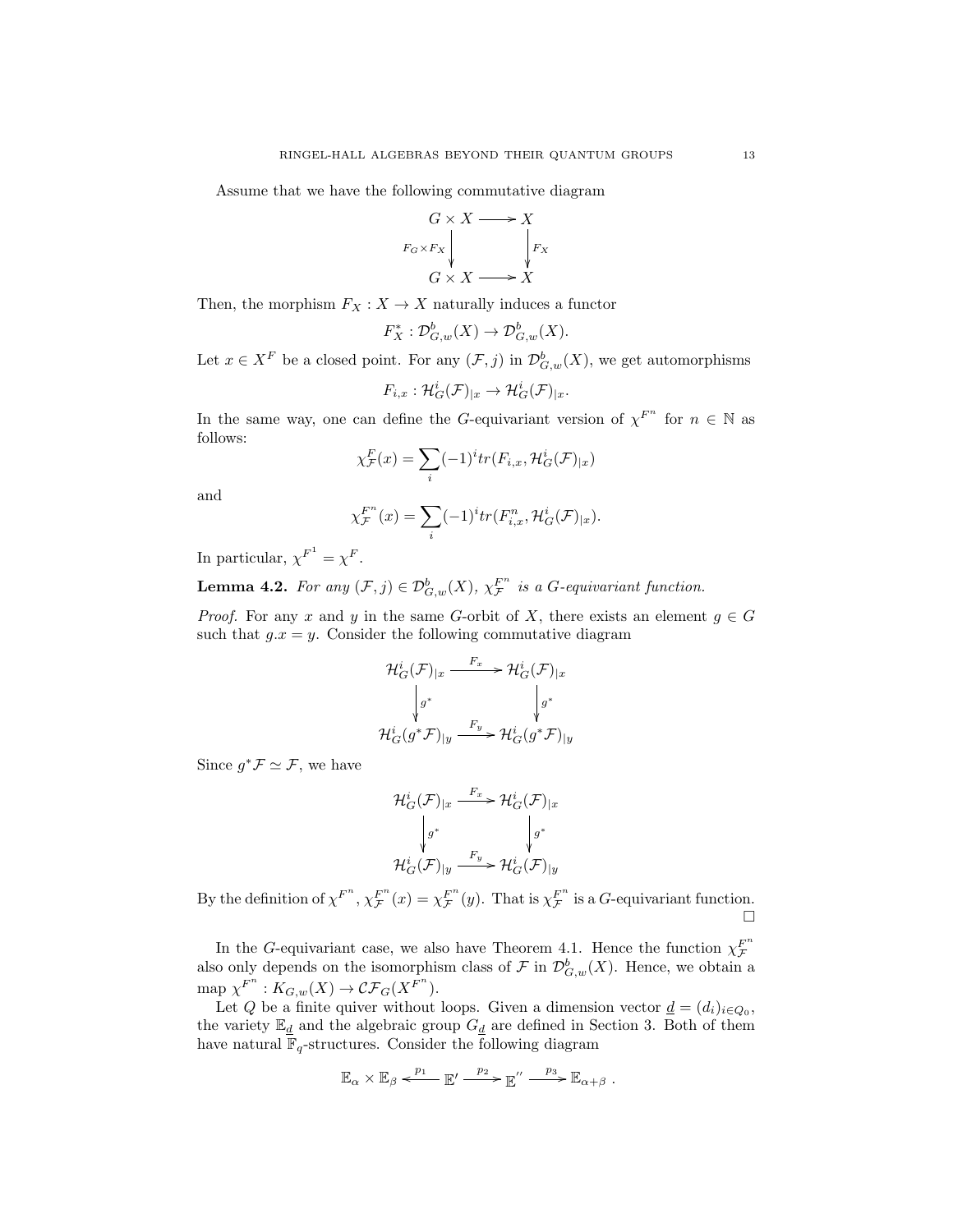This induces a functor  $\mathfrak{m}: \mathcal{D}^b_{G_\alpha \times G_\beta,w}(\mathbb{E}_\alpha \times \mathbb{E}_\beta) \to \mathcal{D}^b_{G_{\alpha+\beta},w}(\mathbb{E}_{\alpha+\beta})$  described as the composition of the following functors:

$$
\mathcal{D}^b_{G_\alpha \times G_\beta, w}(\mathbb{E}_\alpha \times \mathbb{E}_\beta) \stackrel{\mathfrak{p}_1^*}{\longrightarrow} \mathcal{D}^b_{G_\alpha \times G_\beta \times G_{\alpha+\beta}, w}(\mathbb{E}') \stackrel{(\mathfrak{p}_2)_b}{\longrightarrow} \mathcal{D}^b_{G_{\alpha+\beta}, w}(\mathbb{E}'') \stackrel{(\mathfrak{p}_3)_v}{\longrightarrow} \mathcal{D}^b_{G_{\alpha+\beta}, w}(\mathbb{E}_{\alpha+\beta}),
$$

where  $(\mathfrak{p}_2)_b$  is the inverse of the pull-back functor

$$
\mathfrak{p}_2^*: \mathcal{D}^b_{G_{\alpha+\beta},w}(\mathbb{E}^{''}) \to \mathcal{D}^b_{G_{\alpha} \times G_{\beta} \times G_{\alpha+\beta},w}(\mathbb{E}'),
$$

which is an equivalence of derived categories. By definition,

$$
\chi_{(\mathfrak{p}_2)_b({\mathcal K})}^F = \frac{1}{|G_{\alpha} \times G_{\beta}|} \chi_{(\mathfrak{p}_2)_!({\mathcal K})}^F
$$

for  $\mathcal{K} \in \mathcal{D}^b_{G_{\alpha+\beta},m}(\mathbb{E}^{\prime\prime})$  since  $p_2$  is a principal  $G_{\alpha} \times G_{\beta}$ -bundle.

Applying Theorem 4.1, we obtain the following commutative diagrams

$$
\mathcal{D}^b_{G_{\alpha}\times G_{\beta},w}(\mathbb{E}_{\alpha}\times\mathbb{E}_{\beta}) \stackrel{\mathfrak{p}_1^*}{\longrightarrow} \mathcal{D}^b_{G_{\alpha}\times G_{\beta}\times G_{\alpha+\beta},w}(\mathbb{E}') \stackrel{(\mathfrak{p}_2)_b}{\longrightarrow} \mathcal{D}^b_{G_{\alpha+\beta},w}(\mathbb{E}'') \stackrel{(\mathfrak{p}_3)_!}{\longrightarrow} \mathcal{D}^b_{G_{\alpha+\beta},w}(\mathbb{E}_{\alpha+\beta})
$$
\n
$$
\downarrow \qquad \qquad \downarrow \qquad \qquad \downarrow \qquad \qquad \downarrow
$$
\n
$$
\mathcal{CF}_{G_{\alpha}\times G_{\beta}}(\mathbb{E}_{\alpha}^F \times \mathbb{E}_{\beta}^F) \stackrel{\mathfrak{p}_1^*}{\longrightarrow} \mathcal{CF}_{G_{\alpha}\times G_{\beta}\times G_{\alpha+\beta}}(\mathbb{E}'^F) \stackrel{\iota}{\longrightarrow} \mathcal{CF}_{G_{\alpha+\beta}}(\mathbb{E}''^F) \stackrel{(\mathfrak{p}_3)_!}{\longrightarrow} \mathcal{CF}_{G_{\alpha+\beta}}(\mathbb{E}_{\alpha+\beta}^F)
$$
\nwhere  $\iota = \frac{1}{|G_{\alpha}\times G_{\beta}|}(p_2)_!$ . Hence, the linear functor  $\mathfrak{m}: \mathcal{D}^b_{G_{\alpha}\times G_{\beta},w}(\mathbb{E}_{\alpha}\times \mathbb{E}_{\beta}) \to$ 

 $\mathcal{D}^b_{G_{\alpha+\beta},w}(\mathbb{E}_{\alpha+\beta})$  such that the following diagram is commutative

(4.1) 
$$
\mathcal{D}^b_{G_\alpha \times G_\beta, w}(\mathbb{E}_\alpha \times \mathbb{E}_\beta) \xrightarrow{\mathfrak{m}} \mathcal{D}^b_{G_{\alpha+\beta}, w}(\mathbb{E}_{\alpha+\beta})
$$

$$
\downarrow x^F \qquad \qquad \downarrow x^F
$$

$$
\mathcal{CF}_{G_\alpha \times G_\beta}(\mathbb{E}_\alpha^F \times \mathbb{E}_\beta^F) \xrightarrow{\underline{m}} \mathcal{CF}_{G_{\alpha+\beta}}(\mathbb{E}_{\alpha+\beta}^F).
$$

**Lemma 4.3.** For simple perverse sheaves  $\mathbb{P} \in \mathcal{D}_{G_\alpha \times G_\beta,w}^b(\mathbb{E}_\alpha \times \mathbb{E}_\beta)$ ,  $\mathfrak{m}(\mathbb{P})$  is still semisimple in  $\mathcal{D}^b_{G_{\alpha+\beta},w}(\mathbb{E}_{\alpha+\beta}).$ 

*Proof.* Since  $\mathfrak{p}_1$  is smooth with connect fibres,  $\mathfrak{p}_1^*(\mathbb{P})$  is still semisimple by Section 4.2.4 and 4.2.5 in [1]. Since  $(\mathfrak{p}_2)_b$  is a equivalence of categories,  $(\mathfrak{p}_2)_b \mathfrak{p}_1^*(\mathbb{P})$  is still semisimple. At last,  $\mathfrak{p}_3$  is proper implies that  $\mathfrak{m}(\mathbb{P}) = (\mathfrak{p}_3)_! (\mathfrak{p}_2)_b \mathfrak{p}_1^*(\mathbb{P})$  is also semisimple.  $\square$ 

By Lemma 4.3, the linear functor  $\mathfrak{m}: \mathcal{D}^b_{G_\alpha \times G_\beta,w}(\mathbb{E}_\alpha \times \mathbb{E}_\beta) \to \mathcal{D}^b_{G_{\alpha+\beta},w}(\mathbb{E}_{\alpha+\beta})$ induces a linear map

$$
\mathfrak{m}:K_{G_\alpha\times G_\beta,w}(\mathbb{E}_\alpha\times\mathbb{E}_\beta)\to K_{G_{\alpha+\beta}}(\mathbb{E}_{\alpha+\beta})
$$

such that the following diagram is commutative

(4.2) 
$$
K_{G_{\alpha}\times G_{\beta},w}(\mathbb{E}_{\alpha}\times \mathbb{E}_{\beta}) \xrightarrow{\mathfrak{m}} K_{G_{\alpha+\beta},w}(\mathbb{E}_{\alpha+\beta})
$$

$$
\downarrow \chi^{F} \qquad \qquad \downarrow \chi^{F}
$$

$$
C\mathcal{F}_{G_{\alpha}\times G_{\beta}}(\mathbb{E}_{\alpha}^{F} \times \mathbb{E}_{\beta}^{F}) \xrightarrow{\underline{m}} C\mathcal{F}_{G_{\alpha+\beta}}(\mathbb{E}_{\alpha+\beta}^{F}).
$$

Set  $K_{G,w} = \bigoplus_d K_{G_d,w}(\mathbb{E}_d)$  and  $\mathcal{CF}^F(Q) = \bigoplus_d \mathcal{CF}_{G_d}(\mathbb{E}_d^F)$ . There is a linear map from  $K_{G,w}$  to  $\mathcal{CF}^F(Q)$  induced by  $\chi^F$ . For simplicity, we also denote it by  $\chi^F$ . For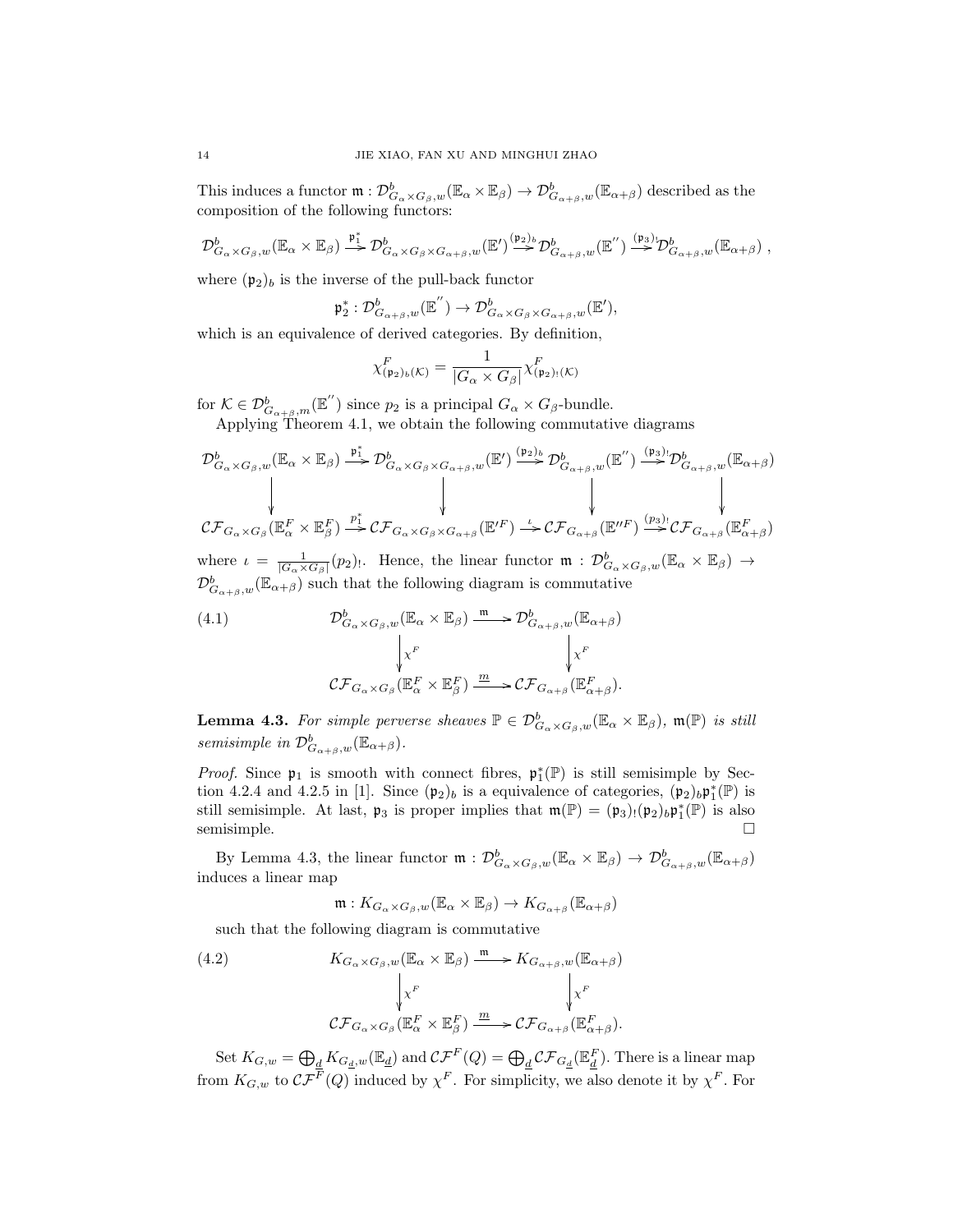$M \in \mathcal{D}_{G_\alpha,w}^b(\mathbb{E}_\alpha)$  and  $\mathcal{N} \in \mathcal{D}_{G_\beta,w}^b(\mathbb{E}_\beta)$ , define  $[\mathcal{M}] \ast [\mathcal{N}] := \mathfrak{m}(\mathcal{M} \boxtimes \mathcal{N})$ . Then the linear maps  $\mathfrak{m}$  and  $\underline{m}$  endow  $K_{G,w}$  and  $\mathcal{CF}^F(Q)$  with multiplication structures, respectively. Using Diagram (4.2), we obtain the following result.

**Lemma 4.4.** The Z-linear map  $\chi^F : K_{G,w} \to \mathcal{CF}^F(Q)$  is an algebra homomorphism.

Consider the diagram

$$
\mathbb{E}_{\alpha} \times \mathbb{E}_{\beta} \xleftarrow{\kappa} F_{\alpha,\beta} \xrightarrow{i} \mathbb{E}_{\alpha+\beta} .
$$

This induces a functor  $\Delta_{\alpha,\beta}: \mathcal{D}^b_{G_{\alpha+\beta},w}(\mathbb{E}_{\alpha+\beta}) \to \mathcal{D}^b_{G_{\alpha}\times G_{\beta},w}(\mathbb{E}_{\alpha}\times \mathbb{E}_{\beta})$  as the composition of functors:

$$
\mathcal{D}_{G_{\alpha}\times G_{\beta},w}^b(\mathbb{E}_{\alpha}\times\mathbb{E}_{\beta}) \xleftarrow{\kappa_!} \mathcal{D}_{G_{\alpha+\beta},w}^b(F_{\alpha,\beta}) \xleftarrow{i^*} \mathcal{D}_{G_{\alpha+\beta},w}^b(\mathbb{E}_{\alpha+\beta}).
$$

Applying Theorem 4.1, we have the commutative diagram

$$
\mathcal{D}_{G_{\alpha+\beta},w}^b(\mathbb{E}_{\alpha+\beta}) \xrightarrow{\Delta_{\alpha,\beta}} \mathcal{D}_{G_{\alpha}\times G_{\beta},w}^b(\mathbb{E}_{\alpha}\times \mathbb{E}_{\beta})
$$
\n
$$
\downarrow x^F \qquad \qquad \downarrow x^F
$$
\n
$$
\mathcal{CF}_{G_{\alpha+\beta}}(\mathbb{E}_{\alpha+\beta}^F) \xrightarrow{\delta_{\alpha,\beta}} \mathcal{CF}_{G_{\alpha}\times G_{\beta}}(\mathbb{E}_{\alpha}^F \times \mathbb{E}_{\beta}^F).
$$

**Lemma 4.5.** [3]<sup>2</sup> For simple perverse sheaves  $\mathbb{P} \in \mathcal{D}^b_{G_{\alpha+\beta},w}(\mathbb{E}_{\alpha+\beta})$ ,  $\Delta_{\alpha,\beta}(\mathbb{P})$  is still semisimple in  $\mathcal{D}^b_{G_\alpha \times G_\beta,w}(\mathbb{E}_\alpha \times \mathbb{E}_\beta)$ .

*Proof.* Since 
$$
\Delta_{\alpha,\beta}
$$
 is a hyperbolic localization ([3]).

By Lemma 4.5, the linear functor  $\Delta_{\alpha,\beta}: \mathcal{D}^b_{G_{\alpha+\beta},w}(\mathbb{E}_{\alpha+\beta}) \to \mathcal{D}^b_{G_{\alpha} \times G_{\beta},w}(\mathbb{E}_{\alpha} \times \mathbb{E}_{\beta})$ induces a linear map

$$
\Delta_{\alpha,\beta}:K_{G_{\alpha+\beta},w}(\mathbb{E}_{\alpha+\beta})\to K_{G_{\alpha}\times G_{\beta},w}(\mathbb{E}_{\alpha}\times\mathbb{E}_{\beta})
$$

such that the following diagram is commutative

$$
K_{G_{\alpha+\beta},w}(\mathbb{E}_{\alpha+\beta}) \xrightarrow{\Delta_{\alpha,\beta}^{tw}} K_{G_{\alpha}\times G_{\beta},w}(\mathbb{E}_{\alpha}\times \mathbb{E}_{\beta})
$$

$$
\downarrow x^{F} \qquad \qquad \downarrow x^{F}
$$

$$
CF_{G_{\alpha+\beta}}(\mathbb{E}_{\alpha+\beta}^{F}) \xrightarrow{\delta_{\alpha,\beta}^{tw}} CF_{G_{\alpha}\times G_{\beta}}(\mathbb{E}_{\alpha}^{F}\times \mathbb{E}_{\beta}^{F}).
$$

where  $\Delta_{\alpha,\beta}^{tw} = \kappa_! i^* \left[ \sum_{i \in Q_0} \alpha_i \beta_i \right] \left( \frac{\sum_{i \in Q_0} \alpha_i \beta_i}{2} \right]$  $\frac{20}{2}$ .

The maps  $\Delta_{\alpha,\beta}^{tw}$  and  $\delta_{\alpha,\beta}^{tw}$  induce the comultiplication structures over  $K_{G,w}$  and  $\mathcal{CF}^F(Q)$ , respectively. In the same way as Lemma 4.4, we obtain the following result.

**Lemma 4.6.** The Z-linear map  $\chi^F : K_{G,w} \to \mathcal{CF}^F(Q)$  is a coalgebra homomorphism.

<sup>2</sup>The authors thank Hiraku Nakajima for pointing out Reference [3].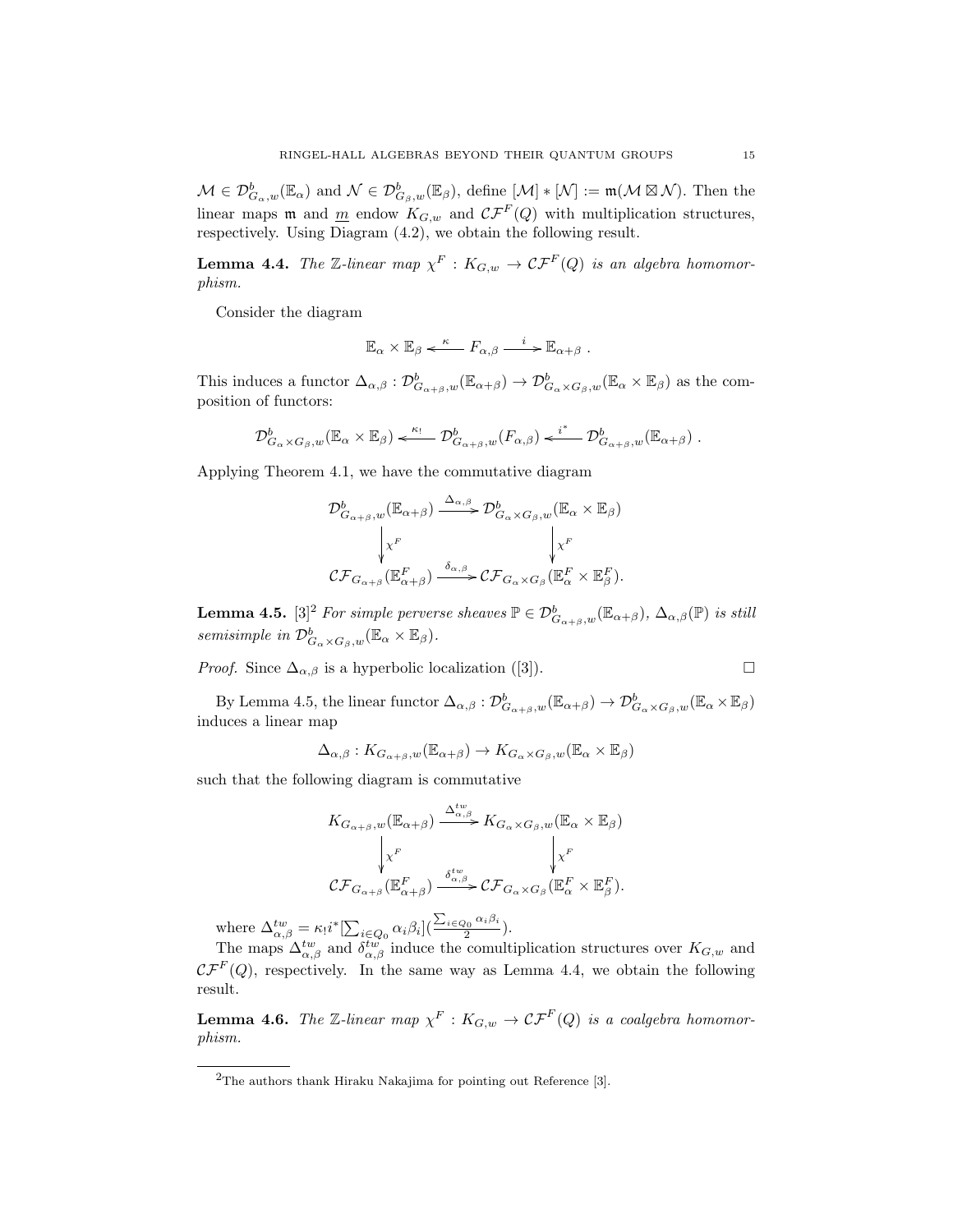In Section 3, we have shown that there exists a comultiplication structure over  $\mathcal{CF}^F(Q)$ . By Green's theorem, the comultiplication is compatible with the multiplication structure and then  $\mathcal{CF}^F(Q)$  is a bialgebra. Naturally, one would like to check whether  $K_{G,w}$  is a bialgebra. Let  $\mathcal{CF}^{F^{n}}(Q) = \bigoplus_{d} \mathcal{CF}_{G_{d}}(\mathbb{E}_{d}^{F^{n}})$ . Similarly to  $\chi^F: K_{G,w} \to \mathcal{CF}^F(Q)$ , we have  $\chi^{F^n}: K_{G,w} \to \mathcal{CF}^{F^n}(Q)$  for any  $n \in \mathbb{N}$ .

Theorem 4.7. [27, Theorem 3.5] The ring homomorphism

$$
\chi = \prod_{n \in \mathbb{N}} \chi^{F^n} : K_{G,w} \to \prod_{n \in \mathbb{N}} \mathcal{CF}^{F^n}(Q)
$$

is injective.

The following theorem can be viewed as the categorification of the Green formula in Section 1.

**Theorem 4.8.** Let  $\mathbb{P}_1 \in \mathcal{D}_{G_\alpha,w}^b(\mathbb{E}_\alpha)$  and  $\mathbb{P}_2 \in \mathcal{D}_{G_\beta,w}^b(\mathbb{E}_\beta)$  be two simple perverse sheaves. Then we have

$$
\Delta(\mathbb{P}_1 * \mathbb{P}_2) = \Delta(\mathbb{P}_1) * \Delta(\mathbb{P}_1).
$$

*Proof.* For simple perverse sheaves  $\mathbb{P}_1 \in \mathcal{D}_{G_\alpha,w}^b(\mathbb{E}_\alpha)$  and  $\mathbb{P}_2 \in \mathcal{D}_{G_\beta,w}^b(\mathbb{E}_\beta)$ ,  $\mathbb{P}_1 * \mathbb{P}_2$ is still semisimple by Lemma 4.3 and then  $\Delta(\mathbb{P}_1 * \mathbb{P}_2)$  is semisimple by Lemma 4.5. The rightside  $\Delta(\mathbb{P}_1) * \Delta(\mathbb{P}_1)$  of the equation is also semisimple by Lemma 4.3 and 4.5. Hence, it is enough to prove the equation holds in  $K_{G,w}$ . Applying Theorem 4.7, it is equivalent to show that

$$
\chi^{F^n}(\mathbb{P}_1 * \mathbb{P}_2) = \chi^{F^n}(\mathbb{P}_1) * \chi^{F^n}(\mathbb{P}_2)
$$

for  $n\in\mathbb{N}.$  The last statement follows from the Green formula.

$$
\Box
$$

As a corollary, we have the following theorem.

**Theorem 4.9.** The algebra  $K_{G,w}$  is a bialgebra and the  $\mathbb{Z}\text{-}linear map  $\chi^F : K_{G,w} \to$$  $\mathcal{CF}^F(Q)$  is a bialgebra homomorphism.

There is a natural  $\mathbb{Z}[v, v^{-1}]$ -module structure on  $K_{G,w}$  by  $v^{\pm 1}[\mathcal{K}] = [\mathcal{K}[\pm 1](\pm \frac{1}{2})]$ for any dimension vector  $\alpha$  and  $\mathcal{K} \in \mathcal{D}_{G_\alpha,w}^b(\mathbb{E}_\alpha)$ . Given any dimension vector  $\alpha$ and a simple perverse sheaf  $\mathbb{P} \in \mathcal{D}_{G_\alpha,w}^b(\mathbb{E}_\alpha)$ , we set  $T_{\mathbb{P}} = {\mathbb{P}[m](\frac{m}{2}) \mid m \in \mathbb{Z}}$  and

 $\mathcal{T} = \{T_{\mathbb{P}} \mid \exists \alpha, \mathbb{P} \in \mathcal{D}_{G_\alpha,w}^b(\mathbb{E}_\alpha) \text{ is a simple perverse sheaf}\}.$ 

Fix an assignment  $S: \mathcal{T} \to K_{G,w}$ . Then  $K_{G,w}$  is a free  $\mathbb{Z}[v, v^{-1}]$ -module with a basis  $S(\mathcal{T})$ .

We also consider the twisted version of  $K_{G,w}$  in order to preserve the subcategories of perverse sheaves by defining

$$
\mathfrak{m}^t_{\alpha,\beta} = \mathfrak{m}_{\alpha,\beta}[\{\alpha,\beta\}](\frac{\{\alpha,\beta\}}{2}),
$$

where  $\{\alpha, \beta\} = \sum_{i \in Q_0} \alpha_i \beta_i + \sum_{h \in Q_1} \alpha_{s(h)} \beta_{t(h)}$  and

$$
\Delta_{\alpha,\beta}^t = \Delta_{\alpha,\beta}^{tw} [-\langle \alpha, \beta \rangle](-\frac{\langle \alpha, \beta \rangle}{2}).
$$

We denote by  $K_{G,w}^{tw}$  the twist of  $K_{G,w}$  with the multiplication and comultiplication induced by  $\mathfrak{m}^t_{\alpha,\beta}$  and  $\Delta^t_{\alpha,\beta}$ , respectively.

The following lemma is the simple generalization of Lusztig's construction over quantum groups ([30, Theorem 3.24]).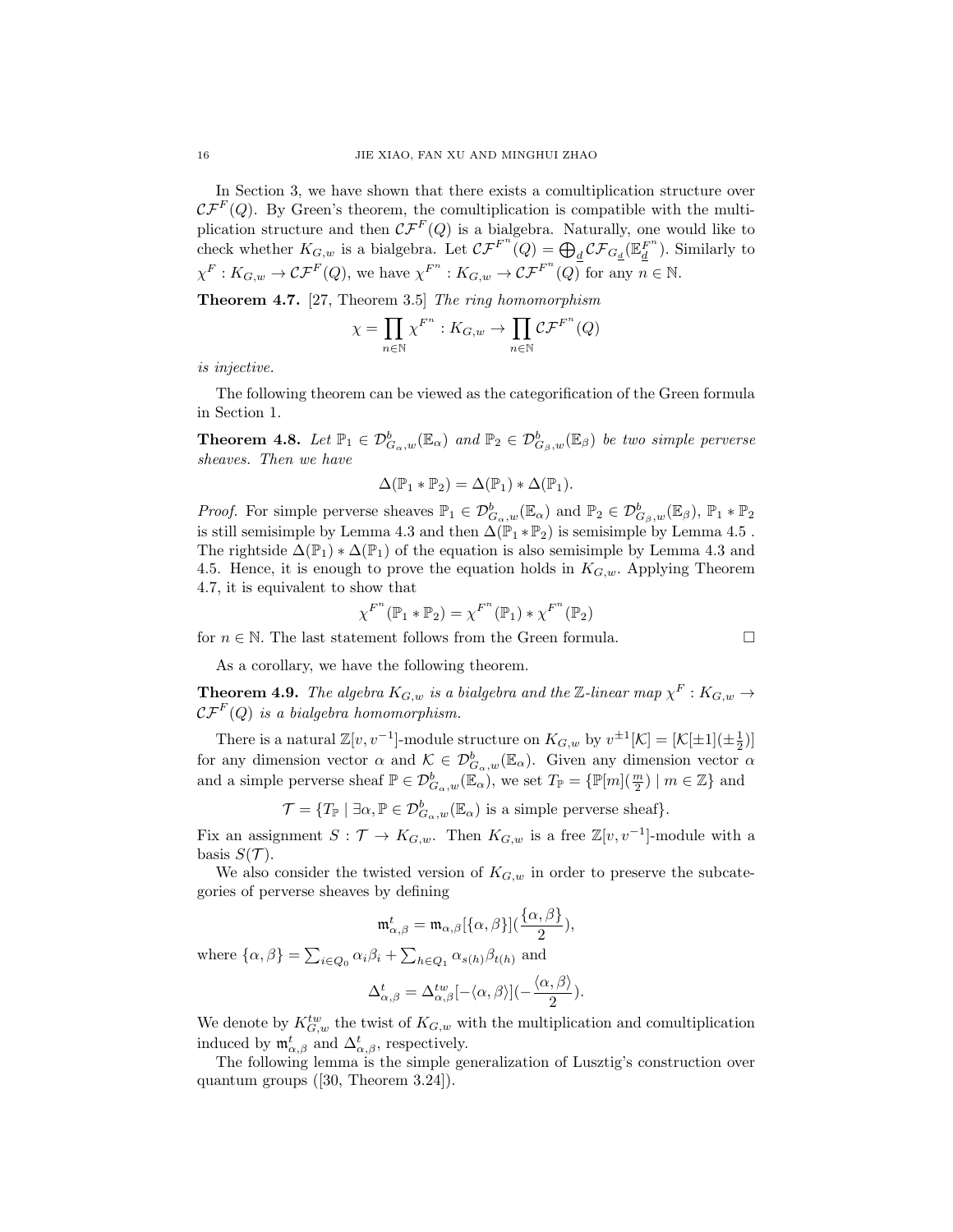**Lemma 4.10.** There is a bialgebra homomorphism  $\chi^{F,tw} : K_{G,w}^{tw} \to \mathcal{CF}^{F,tw}(Q)$  by sending  $[\mathbb{P}]$  for  $\mathbb{P} \in \mathcal{D}^b_{G_\alpha,w}(\mathbb{E}_\alpha)$  to  $v^{dim G_\alpha} \chi^F(\mathbb{P})$ .

Corollary 4.11. The ring homomorphism

$$
\chi^{tw} = \prod_{n \in \mathbb{N}} \chi^{F^n, tw} : K_{G,w}^{tw} \to \prod_{n \in \mathbb{N}} \mathcal{CF}^{F^n, tw}(Q)
$$

is an injective homomorphism.

We will endow  $K_{G,w}^{tw}$  with the structure of the antipode map as an analogue of the antipode over a Ringel-Hall algebra. Let  $\mathfrak{m}^r$  and  $\Delta^r$  be the r-fold multiplication and comultiplication for  $r \geq 1$ . More explicitly, we have the following functors:

$$
\mathfrak{m}_{\alpha_1,\dots,\alpha_r}^r: \mathcal{D}_{\prod_{i=1}^r G_{\alpha_i},w}^b(\prod_{i=1}^r \mathbb{E}_{\alpha_i}) \to \mathcal{D}_{G_{\alpha_1+\dots+\alpha_r},w}^b(\mathbb{E}_{\alpha_1+\dots+\alpha_r})
$$

and

$$
\Delta_{\alpha_1,\dots,\alpha_r}^r: \mathcal{D}^b_{G_{\alpha_1+\dots+\alpha_r},w}(\mathbb{E}_{\alpha_1+\dots+\alpha_r}) \to \mathcal{D}^b_{\prod_{i=1}^r G_{\alpha_i},w}(\prod_{i=1}^r \mathbb{E}_{\alpha_i}).
$$

such that  $\mathfrak{m}^{r+1} = \mathfrak{m} \circ (1 \otimes \mathfrak{m}^r)$  and  $\Delta^{r+1} = (1 \otimes \cdots \otimes \Delta) \circ \Delta^r$  for  $r \geq 1$ . Now we define the functor  $S: \mathcal{D}^b_{G_\alpha,w}(\mathbb{E}_\alpha) \to \mathcal{D}^b_{G_\alpha,w}(\mathbb{E}_\alpha)$  by setting

$$
S(\mathbb{P}) = \bigoplus_{r \geq 1} \bigoplus_{\alpha_1, \cdots, \alpha_r \neq 0} \mathfrak{m}_{\alpha_1, \cdots, \alpha_r}^{t,r} \circ \Delta_{\alpha_1, \cdots, \alpha_r}^{t,r} (\mathbb{P})[r] \text{ and } S(0) = 0.
$$

For simplicity, we denote still by S the induced map over  $K_{G_\alpha,w}^{tw}(\mathbb{E}_\alpha)$ , even  $K_{G,w}^{tw}$ .

**Lemma 4.12.** The map  $\chi^{F,tw}$  satisfies that  $\chi^{F,tw}(S(\mathbb{P})) = \sigma^t(\chi^{F,tw}(\mathbb{P}))$  for  $\mathbb{P} \in$  $\mathcal{D}^b_{G_\alpha,w}(\mathbb{E}_\alpha).$ 

This follows from  $\chi^{F,tw} \mathfrak{m}^{t,r} = m^{t,r} \chi^{F,tw}$  and  $\chi^{F,tw} \Delta^{t,r} = \delta^{t,r} \chi^{F,tw}$ .

Proposition 4.13. With the above notation, we have

$$
\mathfrak{m}^t(S\otimes 1)\Delta^t(\mathbb{P})=\mathfrak{m}^t(1\otimes S)\Delta^t(\mathbb{P})=0
$$

for  $\mathbb{P} \neq 0$  and [0] for  $\mathbb{P} = 0$ .

Proof. By Theorem 4.7, we only need to prove the image of this identity under  $\chi^{F^k, tw}$ . Since we have  $\chi^{F^k, tw} \mathfrak{m}^{t,r} = \underline{m}^{t,r} \chi^{F^k, tw}$  and  $\chi^{F^k, tw} \Delta^{t,r} = \delta^{t,r} \chi^{F^k, tw}$ , the equation is deduced to

$$
\underline{m}^t(\sigma\otimes 1)\delta^t(f)=\underline{m}^t(1\otimes \sigma)\delta^t(f)=0
$$

for  $f \neq 0$ .

As a consequence of Theorem 4.9 and Proposition 4.13, we obtain the main theorem in this section.

**Theorem 4.14.** The algebra  $K_{G,w}^{tw}$  is a Hopf algebra.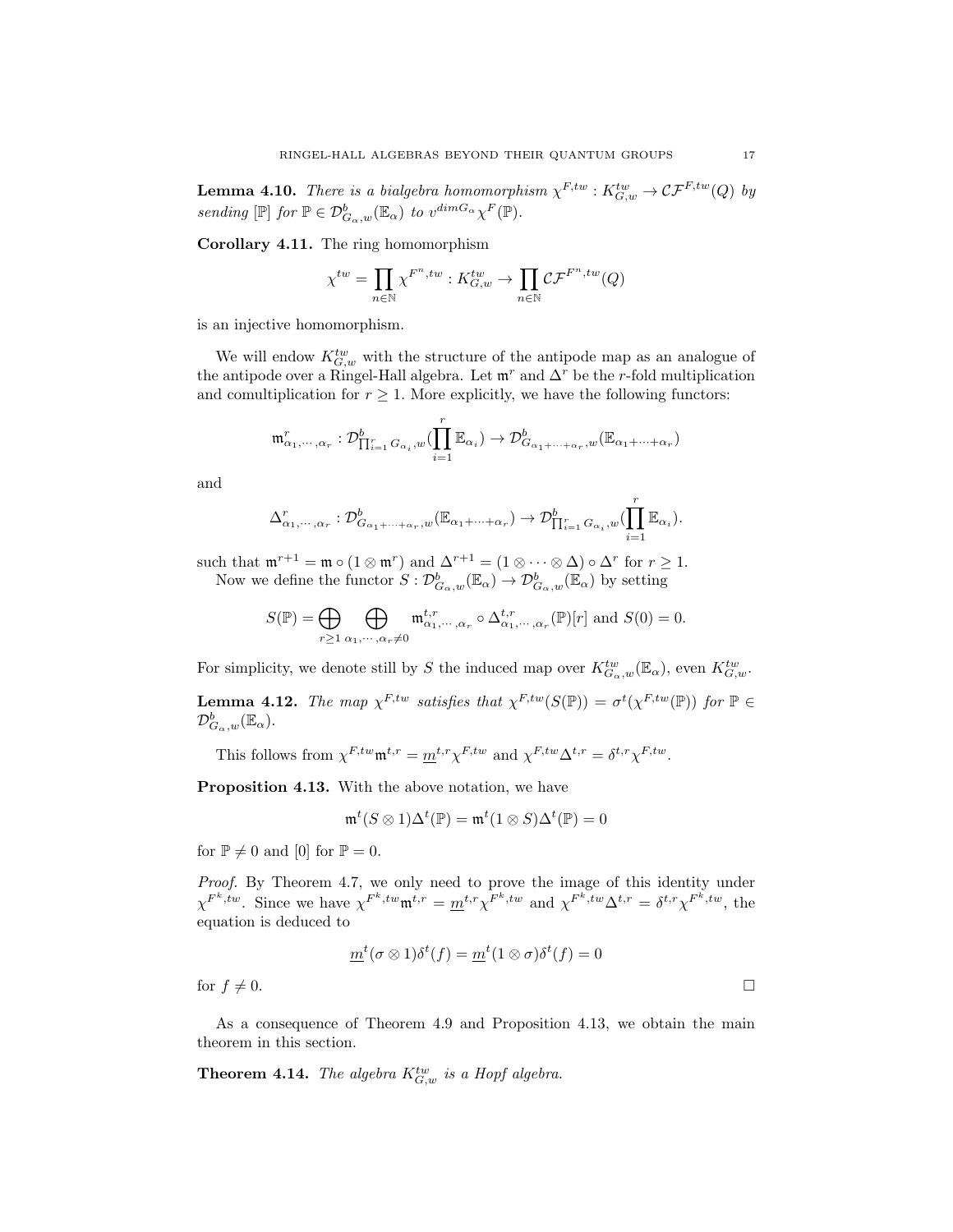#### 5. Green's Hopf pairing

Let  $Q = (Q_0, Q_1)$  as in Section 3. Given  $\underline{d} \in \mathbb{N}Q_0$  and  $\mathbb{P}, \mathbb{Q} \in \mathcal{D}_{G_d,w}^b(\mathbb{E}_{\underline{d}})$ , we set the following geometric pair:

$$
\{\mathbb P,\mathbb Q\}=\sum_i (\text{dim}H^i_{G_{\underline d}}(\mathbb P\otimes\mathbb Q,\mathbb E_{\underline d}))v^i.
$$

One can refer to [30] for more details and the definition of  $H_G^i(-, X)$ . The geometric pair has the following basic properties:

**Lemma 5.1.** [16] For any  $\mathbb{P} \in \mathcal{D}_{G_{\underline{d}_1},w}^b(\mathbb{E}_{\underline{d}_1}), \mathbb{Q} \in \mathcal{D}_{G_{\underline{d}_2},w}^b(\mathbb{E}_{\underline{d}_2})$  and  $\mathbb{R} \in \mathcal{D}_{G_{\underline{d}},w}^b(\mathbb{E}_{\underline{d}})$ such that  $\underline{d}_1 + \underline{d}_2 = \underline{d} \in \mathbb{N}Q_0$ , we have  $\{\mathfrak{m}(\mathbb{P} \boxtimes \mathbb{Q}), \mathbb{R}\} = \{\mathbb{P} \boxtimes \mathbb{Q}, \Delta(\mathbb{R})\}.$ 

$$
\mathcal{L}(\mathcal{L}^{\mathcal{L}}(\mathcal{L}^{\mathcal{L}}(\mathcal{L}^{\mathcal{L}}(\mathcal{L}^{\mathcal{L}}(\mathcal{L}^{\mathcal{L}}(\mathcal{L}^{\mathcal{L}}(\mathcal{L}^{\mathcal{L}}(\mathcal{L}^{\mathcal{L}}(\mathcal{L}^{\mathcal{L}}(\mathcal{L}^{\mathcal{L}}(\mathcal{L}^{\mathcal{L}}(\mathcal{L}^{\mathcal{L}}(\mathcal{L}^{\mathcal{L}}(\mathcal{L}^{\mathcal{L}}(\mathcal{L}^{\mathcal{L}}(\mathcal{L}^{\mathcal{L}}(\mathcal{L}^{\mathcal{L}}(\mathcal{L}^{\mathcal{L}}(\mathcal{L}^{\mathcal{L}}(\mathcal{L}^{\mathcal{L}}(\mathcal{L}^{\mathcal{L}}(\mathcal{L}^{\mathcal{L}}(\mathcal{L}^{\mathcal{L}}(\mathcal{L}^{\mathcal{L}}(\mathcal{L}^{\mathcal{L}}(\mathcal{L}^{\mathcal{L}}(\mathcal{L}^{\mathcal{L}}(\mathcal{L}^{\mathcal{L}}(\mathcal{L}^{\mathcal{L}}(\mathcal{L}^{\mathcal{L}}(\mathcal{L}^{\mathcal{L}}(\mathcal{L}^{\mathcal{L}}(\mathcal{L}^{\mathcal{L}}(\mathcal{L}^{\mathcal{L}}(\mathcal{L}^{\mathcal{L}}(\mathcal{L}^{\mathcal{L}}(\mathcal{L}^{\mathcal{L}}(\mathcal{L}^{\mathcal{L}}(\mathcal{L}^{\mathcal{L}}(\mathcal{L}^{\mathcal{L}}(\mathcal{L}^{\mathcal{L}}(\mathcal{L}^{\mathcal{L}}(\mathcal{L}^{\mathcal{L}}(\mathcal{L}^{\mathcal{L}}(\mathcal{L}^{\mathcal{L}}(\mathcal{L}^{\mathcal{L}}(\mathcal{L}^{\mathcal{L}}(\mathcal{L}^{\mathcal{L}}(\mathcal{L}^{\mathcal{L}}(\mathcal{L}^{\mathcal{L}}(\mathcal{L}^{\mathcal{L}}(\mathcal{L}^{\mathcal{L}}(\mathcal{L}^{\mathcal{L}}(\mathcal{L}^{\mathcal{L}}(\mathcal{L}^{\mathcal{L}}(\mathcal{L}^{\mathcal{L}}(\mathcal{L}^{\mathcal{L}}(\mathcal{L}^{\mathcal{L}}
$$

Applying this lemma iteratively, we have the following corollary.

**Corollary 5.2.** For any  $\mathbb{P}_i \in \mathcal{D}_{G_{\underline{d}_i},w}^b(\mathbb{E}_{\underline{d}_i})(i \in \{1,2,\ldots,r\})$  and  $\mathbb{R} \in \mathcal{D}_{G_{\underline{d}},w}^b(\mathbb{E}_{\underline{d}})$ such that  $\sum_{i=1}^r \underline{d}_i = \underline{d} \in \mathbb{N}Q_0$ , we have

$$
\{\mathfrak{m}^{t,r}(\mathbb{P}_1 \boxtimes \cdots \boxtimes \mathbb{P}_r), \mathbb{R}\} = \{\mathbb{P}_1 \boxtimes \cdots \boxtimes \mathbb{P}_r, \Delta^{t,r}(\mathbb{R})\}
$$

for  $r \geq 2$ .

**Proposition 5.3.** Let  $\mathcal{K} \longrightarrow \mathcal{L} \longrightarrow \mathcal{M} \longrightarrow \mathcal{K}[1]$  be a distinguished triangle in  $\mathcal{D}_{G_{\underline{d}},w}^b(\mathbb{E}_{\underline{d}})$ . Then

$$
\{\mathcal{L},\mathcal{R}\}_{v=-1} = \{\mathcal{K},\mathcal{R}\}_{v=-1} + \{\mathcal{M},\mathcal{R}\}_{v=-1},
$$

for any  $\mathcal{R} \in \mathcal{D}_{G_{\underline{d}},w}^b(\mathbb{E}_{\underline{d}}).$ 

Proof. By definition,

$$
\{{\mathcal L},{\mathcal R}\}=\sum_i(dimH^i_{G_{\underline d}}({\mathcal L}\otimes {\mathcal R},{\mathbb E}_{\underline d}))v^i=\sum_i(dimExt^i_{{\mathcal D}^b_{G_{\underline d},w}({\mathbb E}_{\underline d})}({\mathcal L},D{\mathcal R}))v^i,
$$

where D is the Verdier duality. Applying the functor  $Hom(-, D\mathcal{R})$  to the distinguished triangle, we obtain

$$
\ldots \to \text{Ext}^{i}_{\mathcal{D}^{b}_{G_{\underline{d}},w}(\mathbb{E}_{\underline{d}})}(\mathcal{K},D\mathcal{R}) \to \text{Ext}^{i}_{\mathcal{D}^{b}_{G_{\underline{d}},w}(\mathbb{E}_{\underline{d}})}(\mathcal{L},D\mathcal{R}) \to \text{Ext}^{i}_{\mathcal{D}^{b}_{G_{\underline{d}},w}(\mathbb{E}_{\underline{d}})}(\mathcal{M},D\mathcal{R}) \to \ldots
$$

Hence, we have  $\{\mathcal{L}, \mathcal{R}\}_{v=-1} = \{\mathcal{K}, \mathcal{R}\}_{v=-1} + \{\mathcal{M}, \mathcal{R}\}_{v=-1}$ .

The proof of the proposition also implies that [16]

$$
\{\mathcal{K}\oplus\mathcal{M},\mathcal{R}\}=\{\mathcal{K},\mathcal{R}\}+\{\mathcal{M},\mathcal{R}\}\quad\text{and}\quad\{\mathcal{P}[n](\frac{n}{2}),\mathcal{Q}\}=v^n\{\mathcal{P},\mathcal{Q}\}.
$$

The following we consider the relation between the geometric pair and Green's pair. For  $M \in \mathit{mod } kQ$  with dimension vector  $\underline{d}$ , let  $\mathcal{O}_M$  be the orbit of M. Consider the natural embedding  $j: \mathcal{O}_M \to \mathbb{E}_d$ . Let  $\mathcal{C}_M$  be the pushforward of the constant sheaf over  $\mathcal{O}_M$ .

**Proposition 5.4.** Let M, N be kQ-modules of dimension vector d and  $M \not\cong N$ . Then we have

$$
\{\mathcal{C}_M,\mathcal{C}_N\}=0.
$$

*Proof.* Since  $\mathcal{C}_M$  is supported over  $\mathcal{O}_M$ . If  $M \not\cong N$ , then  $\mathcal{O}_M \cap \mathcal{O}_N = \emptyset$ . Hence, for any  $x \in \mathbb{E}_d$ ,  $(\mathcal{C}_M \otimes \mathcal{C}_N)_x = (\mathcal{C}_M)_x \otimes (\mathcal{C}_N)_x = 0.$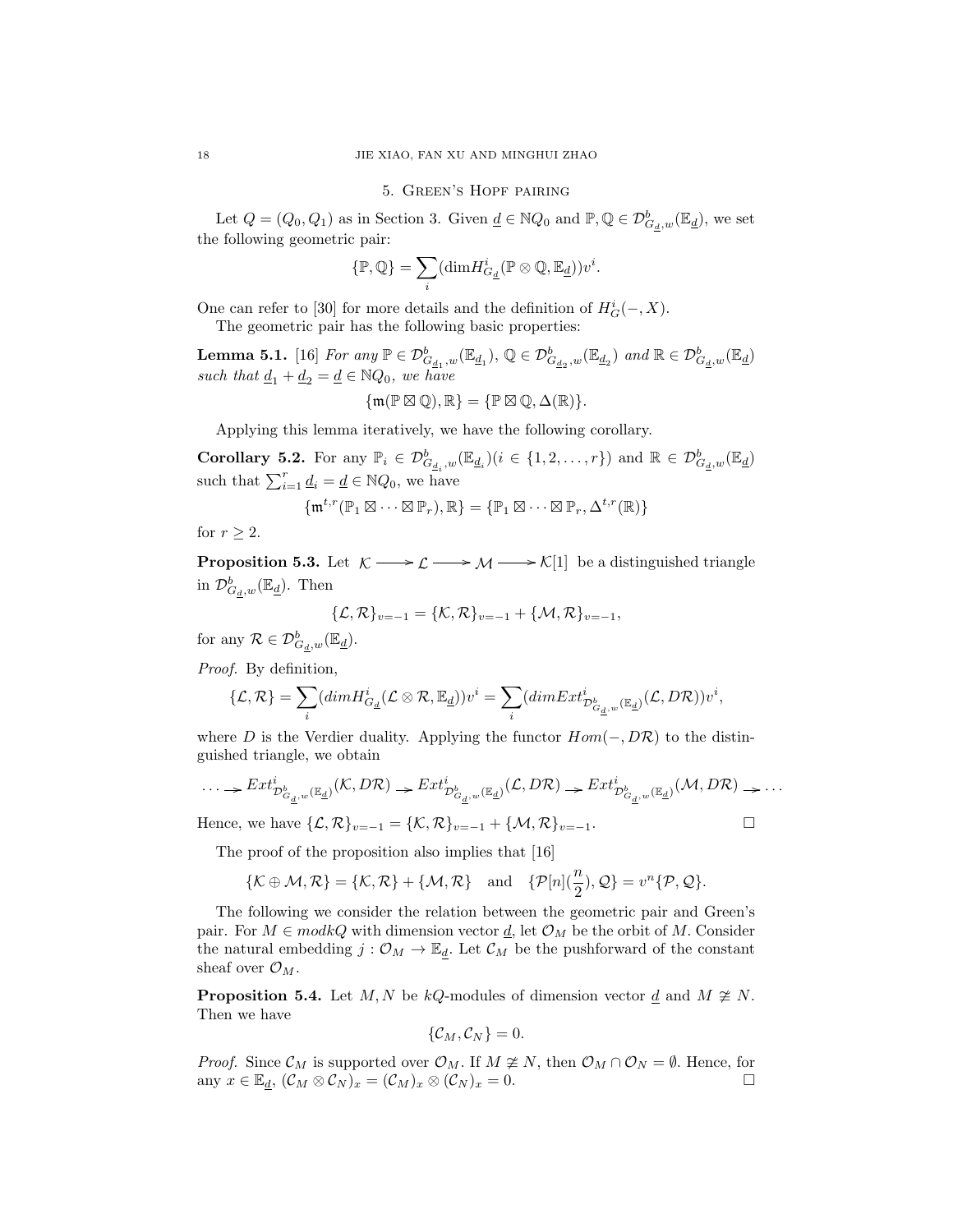Recall Green's pair  $(1_{\mathcal{O}_M}, 1_{\mathcal{O}_N}) = 0$  for  $\mathcal{O}_M \neq \mathcal{O}_N$  and  $\frac{1}{|G_d|}$  for  $\mathcal{O}_M = \mathcal{O}_N$ . The proposition says that the geometric pair has almost orthognality as Green's pair.

**Proposition 5.5.** Let  $Q$  be a Dynkin quiver and  $M, N$  be  $kQ$ -modules of dimension vector d. Then we have

$$
\{\mathcal{C}_M, \mathcal{C}_N\} = (\chi_{\mathcal{C}_M}^F, \chi_{\mathcal{C}_N}^F).
$$

*Proof.* If  $M, N$  are two simple modules, then the identity in the proposition holds by [16]. Using Lemma 5.1, the identity in the proposition holds for the isomorphism classes of  $M, N$  belonging to the composition subalgebra of  $Q$ . Since  $Q$  is of Dynkin type, the Ringel-Hall algebra of Q and its composition subalgebra coincides and then the proposition follows.

Since  $K_{G,w}^{tw}$  is the free  $\mathbb{Z}[v, v^{-1}]$ -module with a basis in which the base elements are simple perverse sheaves. Now we define the bilinear form  $\{-,-\} : K_{G,w}^{tw}$  ×  $K_{G,w}^{tw} \to \mathbf{R} = N((v))$  by setting

(5.1) 
$$
\{\mathbb{P},\mathbb{Q}\}=\sum_{i}(\text{dim}H_{G_{\underline{d}}}^{i}(\mathbb{P}\otimes\mathbb{Q},\mathbb{E}_{\underline{d}}))v^{i}.
$$

for two simple perverse sheaves  $\mathbb{P}, \mathbb{Q}.$ 

Fix a basis **B** of  $K_{G,w}$  as a free  $\mathbb{Z}[v, v^{-1}]$ -module. We extend the algebra  $K_{G,w}^{tw}$ by adding the free  $\mathbb{Z}[v, v^{-1}]$ -module  $\mathbf{K} = \bigoplus_{\alpha \in \mathbb{Z}[Q_0]} A \mathbf{k}_{\alpha}$  and set  $\widetilde{K}_{G,w}^{tw}$  to be the free  $\mathbb{Z}[v, v^{-1}]$ -module with the basis  $\{k_{\alpha}[\mathbb{P}] \mid \alpha \in \mathbb{Z}[Q_0], [\mathbb{P}] \in \mathbf{B}\}$ . The multiplication  $\widetilde{\mathfrak{m}}$ , comultiplication  $\tilde{\Delta}$  and antipode structures  $\tilde{S}$  over  $\tilde{K}_{G,w}^{tw}$  by adding the following relations to  $K_{G,w}^{tw}$ :

(1)  $\widetilde{\mathfrak{m}}(\mathbb{P}\boxtimes\mathbb{Q}) = \mathfrak{m}^t(\mathbb{P}\boxtimes\mathbb{Q});$ <br>(2)  $\mathbf{l}_r$   $[\mathbb{P}] = \mathfrak{m}^t(\alpha,\beta)$   $[\mathbb{P}]\mathbf{l}_r$   $[\alpha,\beta]$ (2)  $\mathbf{k}_{\alpha}[\mathbb{P}] = v^{(\alpha,\beta)}[\mathbb{P}]\mathbf{k}_{\alpha} \quad \text{ for } \quad \mathbb{P} \in \mathcal{D}^b_{G_{\beta},w}(\mathbb{E}_{\beta});$ (3)  $k_{\alpha}k_{\beta} = k_{\alpha+\beta};$ (4)  $\widetilde{\Delta}([\mathbb{P}]) = \sum_{\alpha,\beta} \Delta_{\alpha,\beta}^{t}([\mathbb{P}]) \cdot (\mathbf{k}_{\beta} \otimes 1);$ (5)  $\widetilde{\Delta}(\mathbf{k}_{\alpha}) = \mathbf{k}_{\alpha} \otimes \mathbf{k}_{\alpha};$ (6)  $\widetilde{S}(\mathbb{P}) = \bigoplus_{r \geq 1} \bigoplus_{\alpha_1, \cdots, \alpha_r \neq 0} \mathbf{k}_{-\alpha_1-\cdots-\alpha_r} \mathfrak{m}_{\alpha_1,\cdots,\alpha_r}^{t,r} \circ \Delta_{\alpha_1,\cdots,\alpha_r}^{t,r}(\mathbb{P})[r]$  for  $\mathbb{P} \neq$ 0; (7)  $S(\mathbf{k}_{\alpha}) = \mathbf{k}_{-\alpha}$ .

We can endow  $\widetilde{K}_{G,w}^{tw}$  with the different multiplication  $\widetilde{\mathfrak{m}}^*$ , comultiplication  $\widetilde{\Delta}^*$  and antipode  $\widetilde{S}^*$  structures by the following relations:

(1) 
$$
\widetilde{\mathfrak{m}}^*(\mathbb{P}\boxtimes \mathbb{Q}) = \widetilde{\mathfrak{m}}(\mathbb{P}\boxtimes \mathbb{Q});
$$
  
\n(2)  $\mathbf{k}_{\alpha}[\mathbb{P}] = v^{-(\alpha,\beta)}[\mathbb{P}]\mathbf{k}_{\alpha}$  for  $\mathbb{P} \in \mathcal{D}_{G_{\beta},w}^b(\mathbb{E}_{\beta});$   
\n(3)  $k_{\alpha}k_{\beta} = k_{\alpha+\beta};$   
\n(4)  $\widetilde{\Delta}^*([\mathbb{P}]) = \sum_{\alpha,\beta} (\Delta_{\alpha,\beta}^{op})^t([\mathbb{P}]) \cdot (1 \otimes \mathbf{k}_{-\beta});$   
\n(5)  $\widetilde{\Delta}^*(\mathbf{k}_{\alpha}) = \mathbf{k}_{\alpha} \otimes \mathbf{k}_{\alpha};$   
\n(6)  $\widetilde{S}^*([\mathbb{P}]) = \bigoplus_{r \geq 1} \bigoplus_{\alpha_1,\cdots,\alpha_r \neq 0} \mathfrak{m}_{\alpha_1,\cdots,\alpha_r}^r \circ (\Delta_{\alpha_1,\cdots,\alpha_r}^{op})^{tw,r}(\mathbb{P})[r]\mathbf{k}_{\alpha_1+\cdots+\alpha_r}$  for  $\mathbb{P} \neq 0;$   
\n(7)  $\widetilde{S}^*(\mathbf{k}_{\alpha}) = \mathbf{k}_{-\alpha}.$ 

We denote  $\widetilde{K}_{G,w}^{tw}$  with the above new structures by  $\widetilde{K}_{G,w}^{tw,*}$  and then the basis is denoted by  $\{k_{\alpha}[\mathbb{P}]^{*} \mid \alpha \in \mathbb{Z}[Q_0], [\mathbb{P}] \in \mathbf{B}\}\$  in case causing ambiguity. The opposite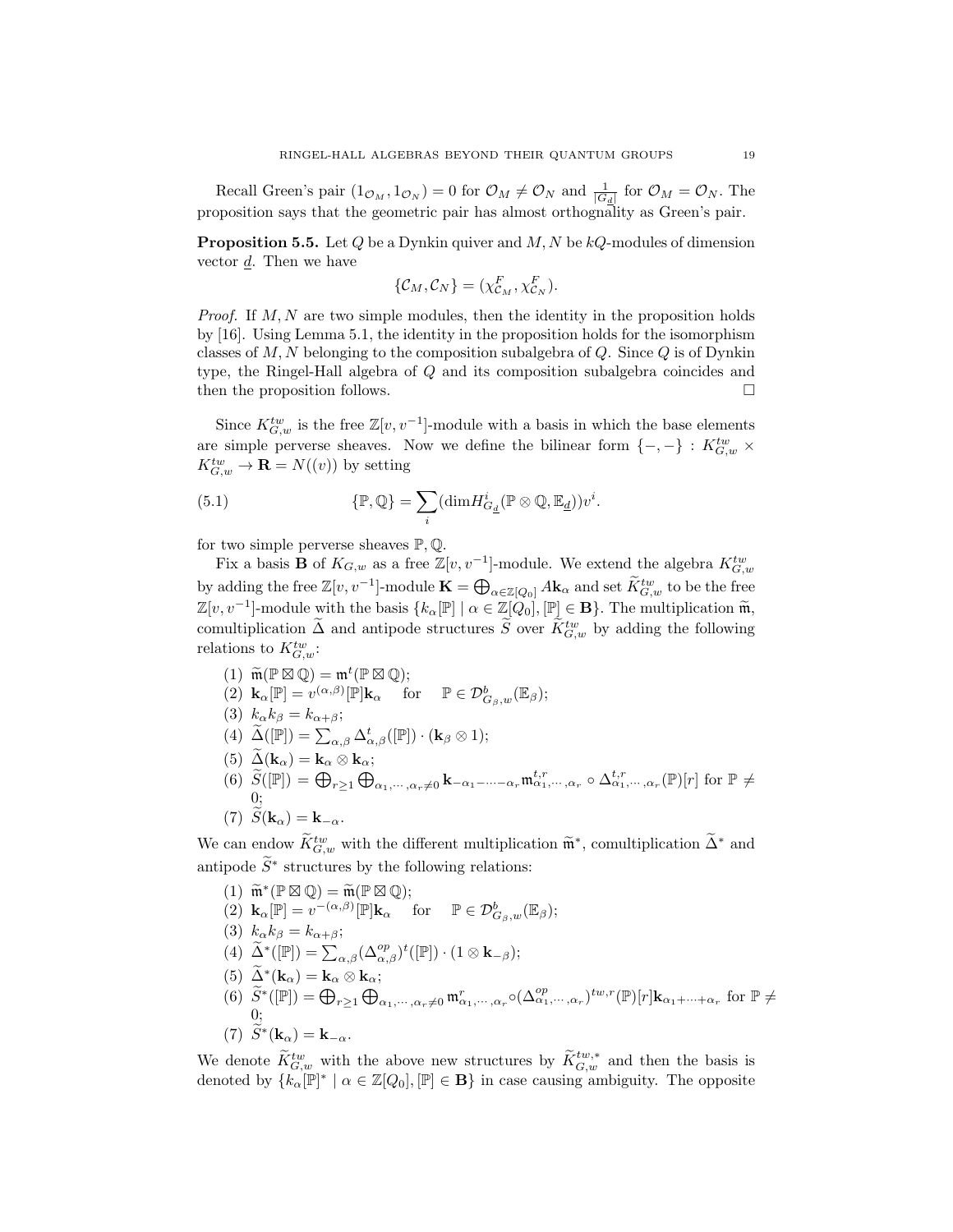of  $\tilde{\Delta}^*$  satisfies that

$$
(\widetilde{\Delta}^*)^{op}([\mathbb{P}]) = \sum_{\alpha,\beta} (\Delta_{\alpha,\beta}^t) ([\mathbb{P}]) \cdot (\mathbf{k}_{-\beta} \otimes 1).
$$

The inverse of  $\widetilde{S}^*$  satisfies that

$$
(\widetilde{S}^*)^{-1}([\mathbb{P}])=\bigoplus_{r\geq 1}\bigoplus_{\alpha_1,\cdots,\alpha_r\neq 0}\mathbf{k}_{\alpha_1+\cdots+\alpha_r}\mathfrak{m}_{\alpha_1,\cdots,\alpha_r}^{t,r}\circ\Delta_{\alpha_1,\cdots,\alpha_r}^{t,r}(\mathbb{P})[r]\text{ for }\mathbb{P}\neq 0.
$$

**Definition 5.6.** Given two Hopf algebras  $A$  and  $B$ , a skew-Hopf pairing of  $A$  and B is a **R**-bilinear function  $\varphi: A \times B \to \mathbf{R}$  such that

- (1)  $\varphi(1, b) = \varepsilon_B(b)$  and  $\varphi(a, 1) = \varepsilon_A(a)$ ;
- (2)  $\varphi(a, bb') = \varphi(\Delta_A(a), b \otimes b');$
- (3)  $\varphi(aa', b) = \varphi(a \otimes a', \Delta_B^{op}(b));$
- (4)  $\varphi(\sigma_A(a), b) = \varphi(a, \sigma_B^{-1}(b)).$

**Proposition 5.7.** [11] Let  $(A, B, \varphi)$  be a skew-Hopf pairing. Then  $A \otimes B$  is a Hopf algebra, called the Drinfeld double of  $(A, B, \varphi)$ .

The definition in 5.1 can be extended to define a bilinear form  $\varphi : \widetilde{K}^{tw}_{G,w} \times \widetilde{K}^{tw,*}_{G,w} \to$ R by setting

$$
\varphi(\mathbf{k}_{\alpha}[\mathbb{P}], \mathbf{k}_{\beta}[\mathbb{Q}]^*) = v^{-(\alpha,\beta)-(\alpha',\beta)+(\alpha,\beta')} \{\mathbb{P}, \mathbb{Q}\}
$$
  
for  $\mathbb{P} \in \mathcal{D}^b_{G_{\alpha'},w}(\mathbb{E}_{\alpha'})$  and  $\mathbb{Q} \in \mathcal{D}^b_{G_{\beta'},w}(\mathbb{E}_{\beta'})$ .

**Theorem 5.8.** The bilinear form  $\varphi$  is a skew-Hopf pairing.

The proof is a direct consequence of Lemma 5.1 and Corollary 5.2 and very similar to [34, Proposition 5.3]. We omit it.

# **REFERENCES**

- [1] A. Beilinson, J. Bernstein, P. Deligne. Faisceaux pervers, Astérisque 100, 1982.
- [2] J. Bernstein, V. Lunts, Equivariant sheaves and functors, Springer-Verlag, 1994.
- [3] T. Braden, Hyperbolic localization of intersection cohomology, Transformation Groups 8(2003), no. 3, 209–216.
- [4] B. Crawley-Boevey, Lectures on representations of quivers, notes for a graduate course, available at http://www1.maths.leeds.ac.uk/˜pmtwc/.
- [5] B. Deng, J. Du, J. Xiao, Generic extensions and canonical bases for cyclic quivers, Canadian Journal of Mathematics 59(2007), no. 6, 1260–1283.
- [6] B. Deng, S. Ruan, Hall polynomials for tame type, arXiv:1512.03504, 2015.
- [7] J. A. Green, Hall algebras, hereditary algebras and quantum groups, Inventiones mathematicae 120(1995), no. 1, 361–377.
- [8] P. Hall, The algebra of partitions, Proceedings of the 4th Canadian mathematical congress (1959), 147–159.
- [9] D. Hernandez, B. Leclerc, Quantum Grothendieck rings and derived Hall algebras, Journal für die reine und angewandte Mathematik (Crelles Journal)  $701(2015)$ ,  $77-126$ .
- [10] J. Hua, *Representations of quivers over finite fields*, PHD thesis.
- [11] A. Joseph, Quantum groups and their primitive ideals, Ergeb. Math. Grenzgeb. 3. Folge. Band 29, Springer-Verlag, 1995.
- [12] M. Khovanov, A. Lauda, A diagrammatic approach to categorification of quantum groups I, Representation Theory of the American Mathematical Society 13 (2009), no. 14, 309–347.
- [13] Y. Kimura, F. Qin, Graded quiver varieties, quantum cluster algebras, and dual canonical basis, Advances in Mathematics 262 (2014), 261–312.
- [14] R. Kiehl, R. Weissauer, Weil conjectures, perverse sheaves and l'adic Fourier transform, Ergeb. Math. Grenzgeb. 3. Folge. 42. Springer-Springer-Verlag, 2001.
- [15] Z. Lin, Lusztig's geometric approach to Hall algebras, Representations of finite dimensional algebras and related topics in Lie theory and geometry (2004), 349–364.